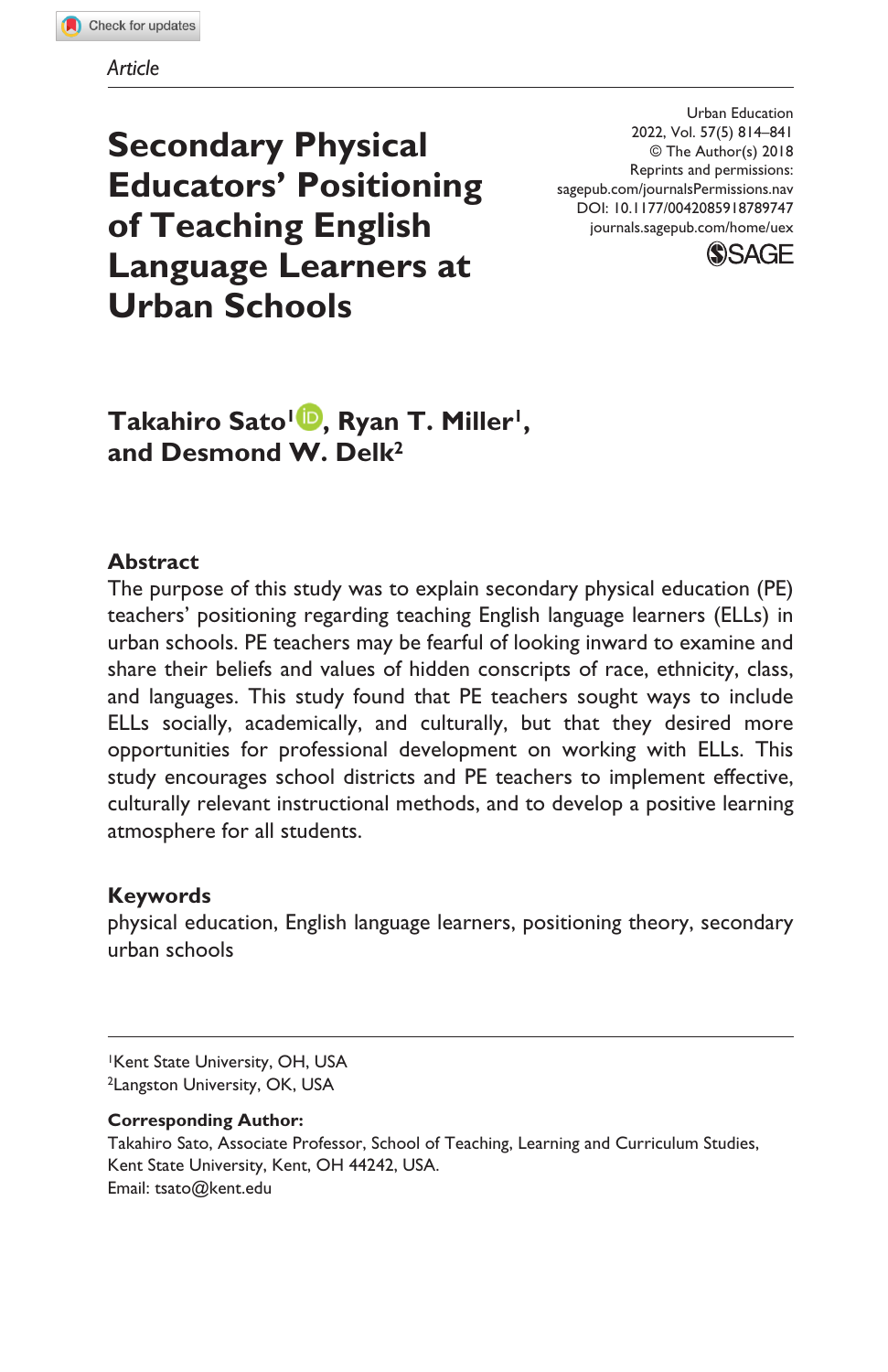## **Introduction**

English language learners (ELLs) represent a rapidly growing population in urban schools. According to a report by the National Center for Education Statistics (2017), school districts in urbanized areas have a higher proportion of ELLs (ranging from 10.3% in small cities to 16.8% in large cities), compared with towns (6.2%) and rural areas (3.5%). Furthermore, increasing numbers of ELLs even in schools outside large cities illustrate what Milner (2012) calls an "urban characteristic" (p. 560).

Despite this prevalence, many content area teachers in urban schools are unprepared for teaching linguistically and culturally diverse students (Johnson, Bolshakova, & Waldron, 2016), and content area instruction for ELLs represents a growing area of instructional need (Szpara & Ahmad, 2007). Successful inclusion of ELLs in the classroom creates opportunities for all students to engage with multiple languages and learn new cultures, backgrounds, history, and aspects of diversity that help them strengthen their overall cognitive abilities (Sato & Hodge, 2009). In particular, sport and physical education (PE) have the potential to be a universal language that can be a powerful tool to promote peace, tolerance, and understanding by bringing people together across boundaries, cultures, and religions by promoting the concepts of teamwork, fairness, discipline, and respect for the opponent in a game or activity (United Nations, 2017).

PE is of particular relevance to schools in urban areas, where residents may show greater physical inactivity, higher rates of childhood obesity, and culturally influenced dietary habits such as increased consumption of sweet snacks or carbonated beverages, which increases the importance of developing healthy physical and dietary habits among children (Hodge & Vigo-Valentín, 2014). However, many urban schools, particularly high-poverty and low-performing schools, may have equipment shortages or inadequate school facilities for PE (Hodge & Vigo-Valentín, 2014).

In schools, ELLs may encounter conflicts between the linguistic, social, and cultural values of education systems and their own backgrounds (Cone, Buxton, Lee, & Mahotiere, 2014). In mainstream PE classrooms, ELLs may encounter linguistic and cultural challenges arising from differences in terminology used in PE instruction, as well as cultural and religious differences. It is important that PE teachers understand ELLs' challenges as well as their available linguistic, social, and cultural resources, to create partnerships among ELLs, their families, and their schools (Sato & Hodge, 2016; Sato & Sutherland, 2013; DaSilva Iddings, Combs, & Moll, 2014). In addition, different from many other classroom settings, misunderstandings due to linguistic challenges can result in safety concerns for ELLs in PE classes (Sato, Walton-Fisette, & Kim, 2017).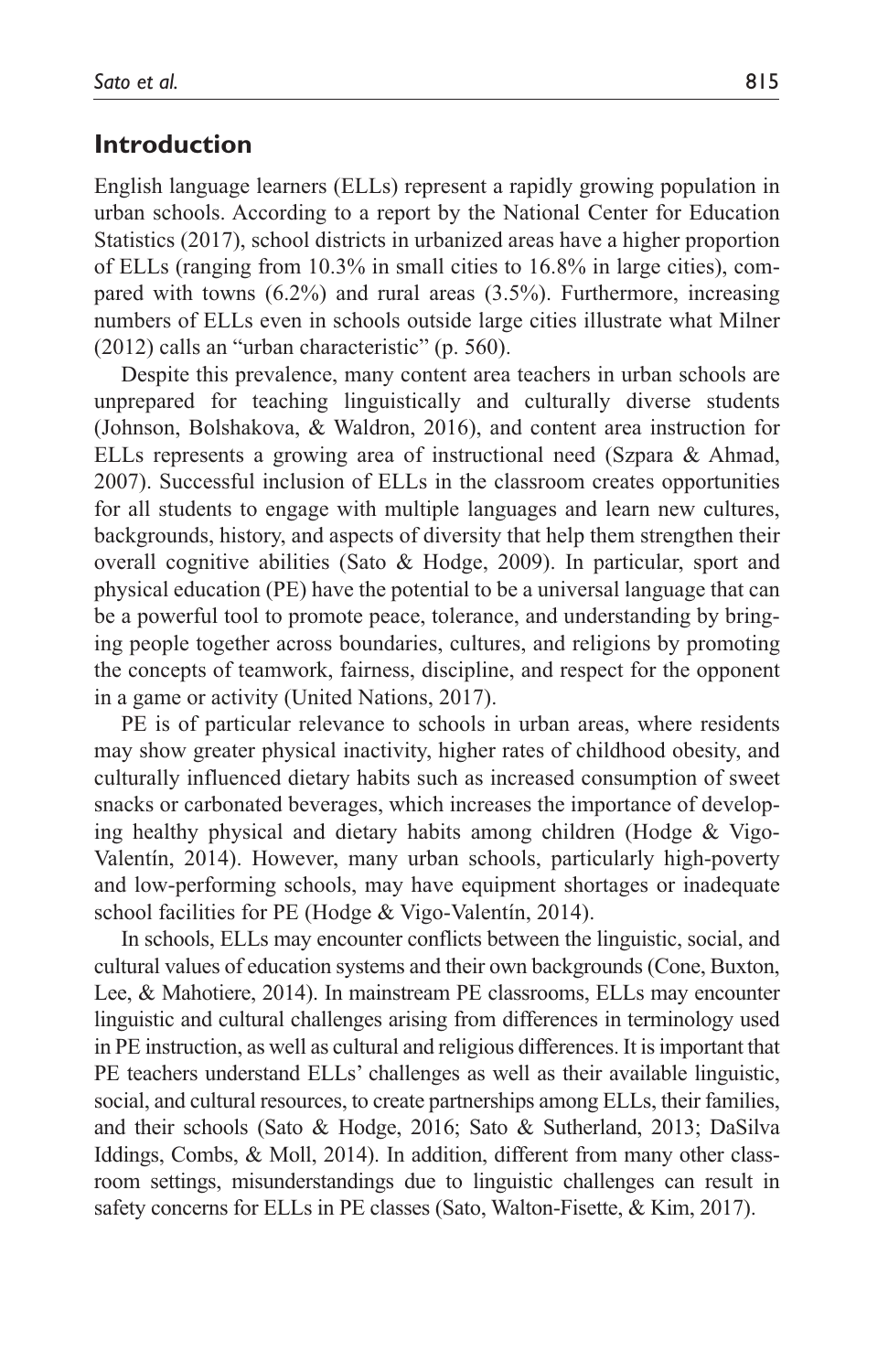Teachers from a variety of academic subjects (e.g., PE, math, and science) often serve as both language teacher and content specialist when ELLs are enrolled in their classes (Reeves, 2006). One of the critical attributes of effective classrooms for ELLs is teachers' social justice and diversity leadership (Theoharis & O'Toole, 2011). Such leadership involves teachers and school leaders advocating in their classrooms, schools, and communities to facilitate long-term academic and social success for ELLs. Teachers need to demonstrate leadership for ELLs by promoting social justice and diversity in classrooms (Shields, 2004), raising issues concerning equity (Cambron-McCabe & McCarthy, 2005) and supporting inclusive practices to meet the needs of a diverse student population (Riehl, 2000). Therefore, PE teachers must engage in reflective action, which involves first identifying and then critically challenging their initial assumptions about teaching ELLs (e.g., stereotypes regarding culturally popular sports, physical attributes, and beliefs toward ELLs' national, cultural, and ethnic backgrounds). However, Erickson (2001) found that many teachers displayed a mismatch with ELLs in terms of cultural understanding. In essence, PE teachers are charged with including ELLs into the curriculum and implementing socially relevant pedagogies (Hodge & Faison-Hodge, 2010).

Author and Colleague (2017) suggest that to encourage involvement of all students in socially inclusive lessons, teachers should use self and social responsibility training (Hellison, 1995) embedded in PE classes (Andreouli, 2010). Based on key elements of the Society of Health and Physical Educator's (SHAPE) secondary school PE curriculum (SHAPE America, 2013), middle school students should apply tactics and strategies to modified game play, demonstrate fundamental movement skills in a variety of contexts, design and implement a health-enhancing fitness program, participate in self-selected physical activity, and accept individual differences and demonstrate inclusive behaviors. At the high school level, students should plan and implement different types of personal fitness programs and demonstrate competency in two or more lifetime activities and describe key concepts associated with successful participation in physical activities. PE scholars assert that PE teachers need to engage in culturally relevant pedagogy and focus on five dimensions—attitudes, learning, climate, curriculum, and family involvement—through effective intercultural communication and the infusion of social justice content and concepts into secondary PE curricula (Burden, Hodge, & Harrison, 2012). However, PE teachers may be concerned that these PE concepts and practices do not match ELLs' linguistic, social, and cultural experiences and knowledge (Sato & Hodge, 2016; Sato & Sutherland, 2013). Previous research has found that ELLs face increased challenges due to the unique linguistic demands of a particular subject area (e.g., social studies, mathematics; de Oliveira, 2012, 2013; Wong Fillmore, 2004), and this is also the case in PE.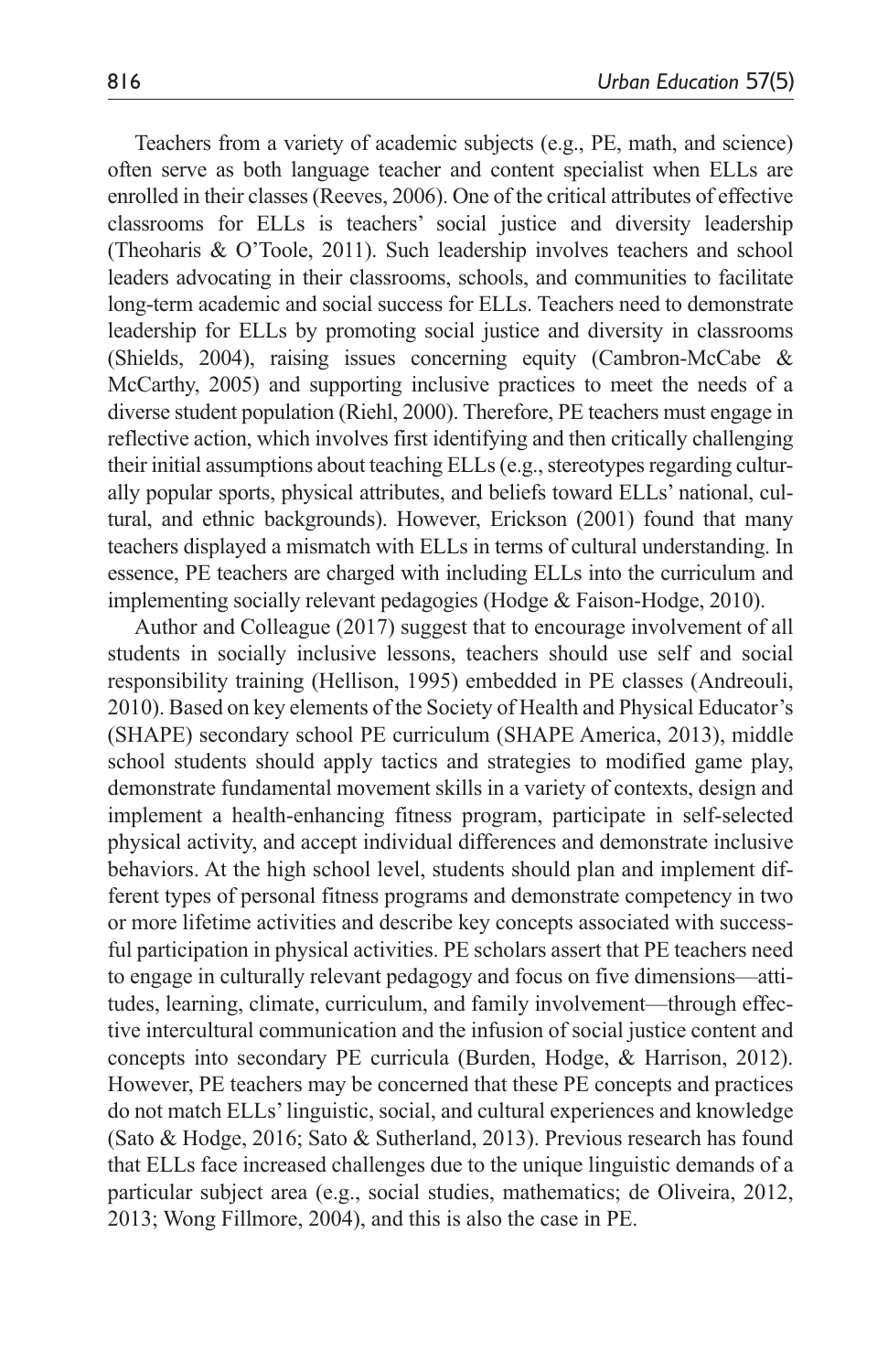Author and Colleague (2016) studied six elementary PE teachers' initial experiences and challenges in teaching newly arrived ELLs in American public schools. They found that although previous research suggested that when ELLs learn new technical terms in certain subjects, they often adapt by switching or translating between new and past (from their native countries) language discourses (e.g., Canagarajah, 2002), this was more difficult in PE class, where many ELLs had culturally and linguistically disparate experiences between the new and past language discourses. Author and Colleague (2013) studied eight secondary PE teachers' experiences teaching ELLs. They found that PE teachers struggled to teach normative American activities and sports (e.g., American football or baseball) due to technical language of physical activities and sports, communication barriers, gender roles, positions, and religious restrictions and associated concerns about coeducational PE classes. Similarly, Ernst-Slavit and Mason (2011) asserted that ELLs had limited exposure to the specialized language of content areas, and that the prevalence of opaque terms (e.g., homophones, idioms, technical terms) can hinder ELLs' understanding. Such communication differences may have important implications for teachers and ELLs in PE environments (Burden, Columna, Hodge, & Martínez de la Vega Mansilla, 2013; Columna, Foley, & Lytle, 2010).

## **Purpose and Theoretical Framework**

The purpose of this study was to describe and explain certain secondary PE teachers' positioning of ELLs and of themselves as teachers of ELLs. The research questions guiding the study were as follows:

**Research Question 1:** How do secondary PE teachers position themselves in teaching ELLs?

**Research Question 2:** What are secondary PE teachers' experiences in teaching ELLs with diverse cultural and linguistic backgrounds?

Framed in positioning theory, we focused on PE teachers' views about teaching ELLs of diverse backgrounds, as positioned and articulated in their own interpretations.

## *Positioning Theory*

The study was grounded in positioning theory (Harré & van Langenhove, 1999). This is a theory of social behavior that explains the fluid patterns of dynamic and changing assignments of rights and duties among groups of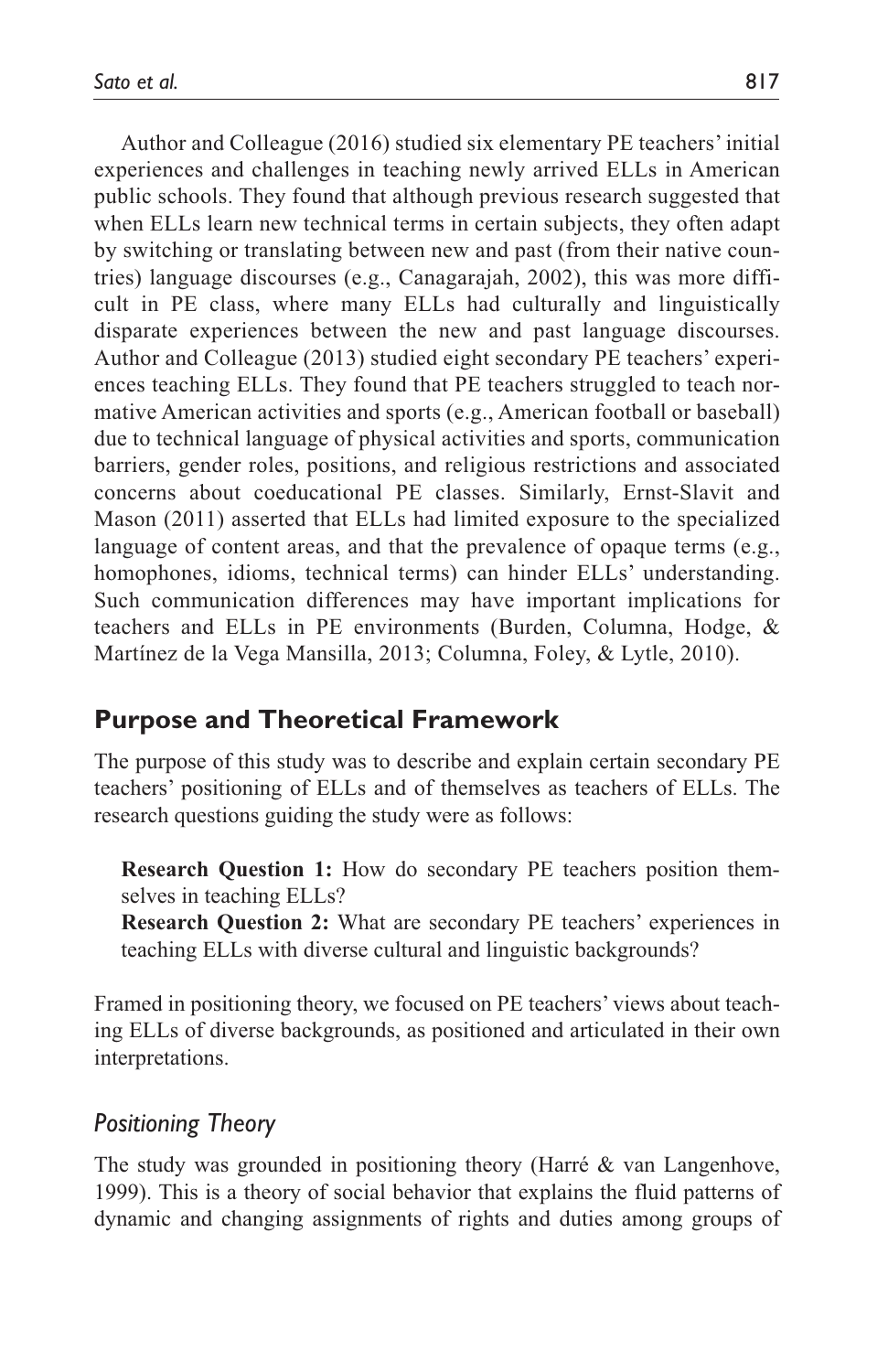social actors (Varela & Harré, 1996). The term *positioning* means to analyze interpersonal encounters from a discursive viewpoint (Hollway, 1984). Davies and Harré (1990) wrote,

Once having taken up a particular position as one's own, a person inevitably sees the world from the vantage point of that position and in terms of the particular images, metaphors, story lines, and concepts which are made relevant within the particular discursive practice in which they are positioned. (p. 46)

This framework allows researchers to explore the capacity of teachers to position themselves and, in this case, to describe how teachers negotiate and implement secondary PE curricula with ELLs and native English-speaking students. Positioning theory helps us understand what the PE teachers in this study might or might not do based on their experiences, which influence their thoughts, feelings, and perceptions about teaching students from culturally, ethnically, and linguistically diverse backgrounds, especially ELLs. Positioning theory can help contribute to our understanding of how PE teachers create or constitute knowledge and their experiences teaching ELLs. Positioning theory, thus, provides a framework for analyzing teacher discourse, that is, the saying, doing, being, valuing, and believing combinations produced by teachers' experiences.

*Reflective positioning.* One perspective of positioning theory is intentional self-positioning (Yoon, 2008). Davies and Harré (1990) use the term *reflective positioning* to explain how teachers position their own values and actions, explaining that teachers view reality from a certain conscious position. Teachers' reflective positioning shapes how they perform their roles, assignments, and duties in education (Yoon, 2008). Teachers' reflectivity is determined by "indexing one's statements with the point of view one has on its relevant world" (Harré & van Langenhove, 1999, p. 62). This means that teachers' experiences and backgrounds influence their positioning (beliefs and thinking) and, in turn, their actions in teaching (Yoon, 2008). Because teachers participate in diverse discourses, they must combine different positions and roles such as teacher, facilitator, or helper (Jones, 1999).

*Interactive positioning.* According to Davies and Harré (1990), interactive positioning is "how one person positions another" (p. 48). Teachers' positioning of others limits or extends what they can say or do (Adams & Harré, 2001) and inhibits or provides a choice of speaking forms, actions, and thoughts (Harré & van Langenhove, 1999). Interactive positioning helps to identify teachers'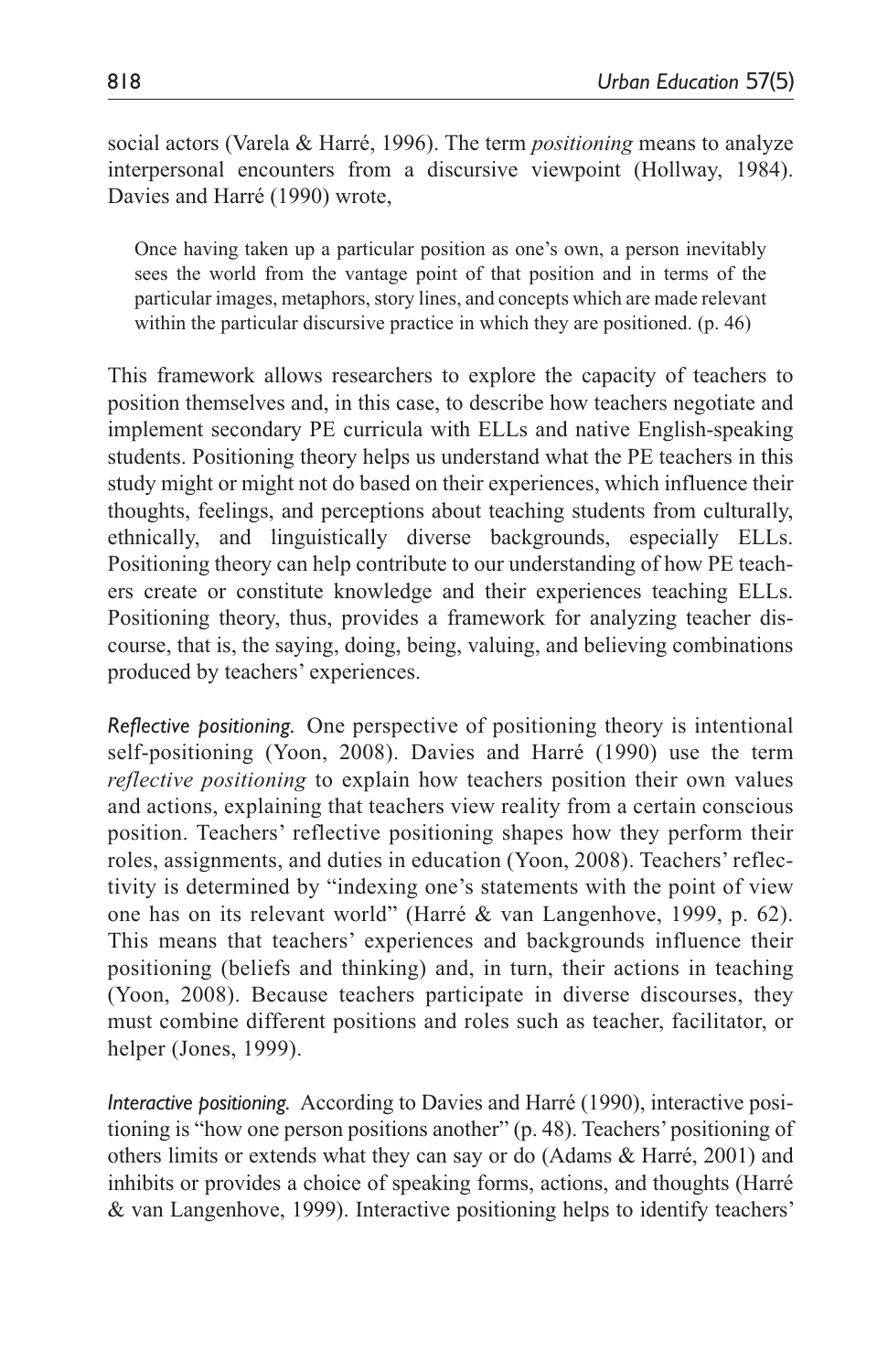positioning based on interaction among teachers themselves, ELLs, and other students (e.g., students who are native speakers of English) in PE. More specifically, it can explain teachers' decision-making processes (e.g., how PE teachers choose teaching techniques, lesson content, or materials such as handouts or task cards) that contribute to positive academic and social experiences for ELLs or lead to cultural dissonance. Cultural dissonance may erupt from tension between conflicting values or norms on the part of the teacher and student(s) (Cone et al., 2014). In such cases, a teacher may reject or accept students as a function of the teacher's positioning (Harré & Moghaddam, 2003). Through their pedagogical approaches, teachers intentionally or unintentionally position ELLs in more positive or negative ways (Yoon, 2008). For example, Yoon (2008) describes a teacher using American football games as the basis of a class discussion as having the unintentional consequence of positioning ELLs as "powerless and isolated" (p. 510).

Howie (1999) asserts that "teachers' positive actions in response to needs" (p. 58) are crucial in teaching ELLs. Thus, this study investigates how secondary PE teachers position themselves and their ELLs as they work to take positive actions in teaching students with diverse cultural and linguistic backgrounds.

# **Method**

## *Research Design*

This study's methodology was descriptive–qualitative, using an explanatory case study design (Yin, 2003). Typically, qualitative studies focus "in depth on relatively small samples, even a single case  $(n = 1)$ , selected purposefully" (Patton, 2002, p. 169). The main aim of the case study method is to better understand complex educational and/or social phenomena—while retaining the holistic and meaningful particularities of real-life circumstances (Yin, 2003). As such, the multiple explanatory case study method was judged appropriate for examining PE teachers' experiences in teaching ELLs of ethnically, culturally, linguistically, and socioeconomically diverse backgrounds at urban schools.

## *Setting and Participants*

Research sites for this study were determined by the nomination and selection of PE teachers who were teaching ELLs across two urban, inner city school districts in an eastern coastal state within the United States. The school districts in this study are considered high-poverty, low-performing schools.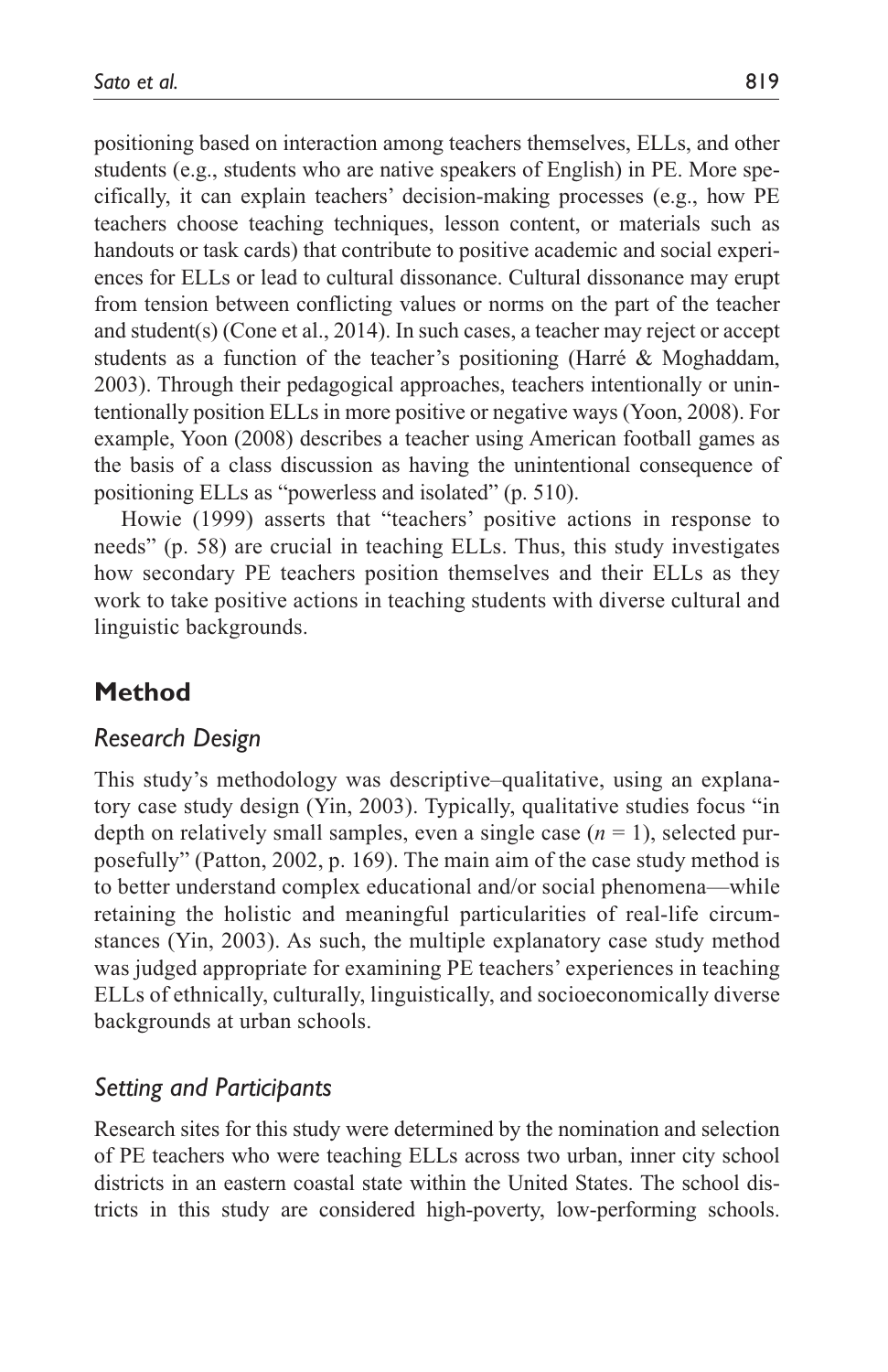| School<br>district | Population<br>below age<br>18 | Children<br>in poverty | Percentage<br>of children<br>in poverty | Children<br>living below<br>200% of<br>poverty | Percentages of<br>children living<br>below 200% of<br>poverty | On-time<br>high school<br>graduation<br>rate | Not on-time<br>high school<br>graduation<br>rate |
|--------------------|-------------------------------|------------------------|-----------------------------------------|------------------------------------------------|---------------------------------------------------------------|----------------------------------------------|--------------------------------------------------|
| A                  | 31.231                        | 7.560                  | 25%                                     | 14.545                                         | 47%                                                           | 84%                                          | 16%                                              |
| B                  | 43.946                        | 10.744                 | 25%                                     | 19.974                                         | 45%                                                           | 83%                                          | 17%                                              |

#### **Table 1.** Research Sites' Data.

*Source.* Data from Kids Count Data Center (2012).

*Note.* Two hundred percent of federal poverty level is considered "low income" (National Center for Children in Poverty, 2017). In 2013, a household income of US\$23,624 was considered federal poverty level for a family of four.

Teachers face several challenges including budget deficits, PE equipment and supply shortages, inadequate PE gym facilities, and overcrowded classes (Hodge & Vigo-Valentín, 2014). Many students lived in poverty (see Table 1), and socioeconomic issues were significant concerns in these school districts.

The primary researcher identified and selected all PE teachers from both school districts. This process involved submitting an institutional review board (IRB) application and receiving approvals from the researcher's university and both school districts to conduct the study. Each school district was contacted to discern the number of ELLs within the school and assess the interest of the PE teachers in participating in the study. Next, we contacted the school district's curriculum and instruction division to ask them to send the research recruitment letters to all PE teachers who were teaching ELLs. In the state where the study was conducted, the population of ELLs had increased by more than 200% in recent years, and there were approximately 500 to 1,000 ELLs (top five countries of origin: China, Sudan, Mexico, India, and Brazil) attending public schools in each district. A total of eight PE teachers (males = 2, females = 6) from one public high school (*n*  $=$  4) and three public middle schools ( $n = 4$ ) voluntarily participated in this study (see Table 2; pseudonyms for the participants are used). Although Mr. Cannon, Mrs. Winston, and Ms. Ann had 6 to 10 years of experience teaching ELLs at urban school districts, they previously taught PE for ELLs at suburban schools in a different state. They relocated to urban school districts due to their spouses' military duties and services. There was no special support or services (e.g., paraeducators or language assistants) available to these PE teachers' classes.

### *Data Collection*

Data were collected using a demographic questionnaire, face-to-face interviews, and email follow-ups. Data collection occurred over a period of 18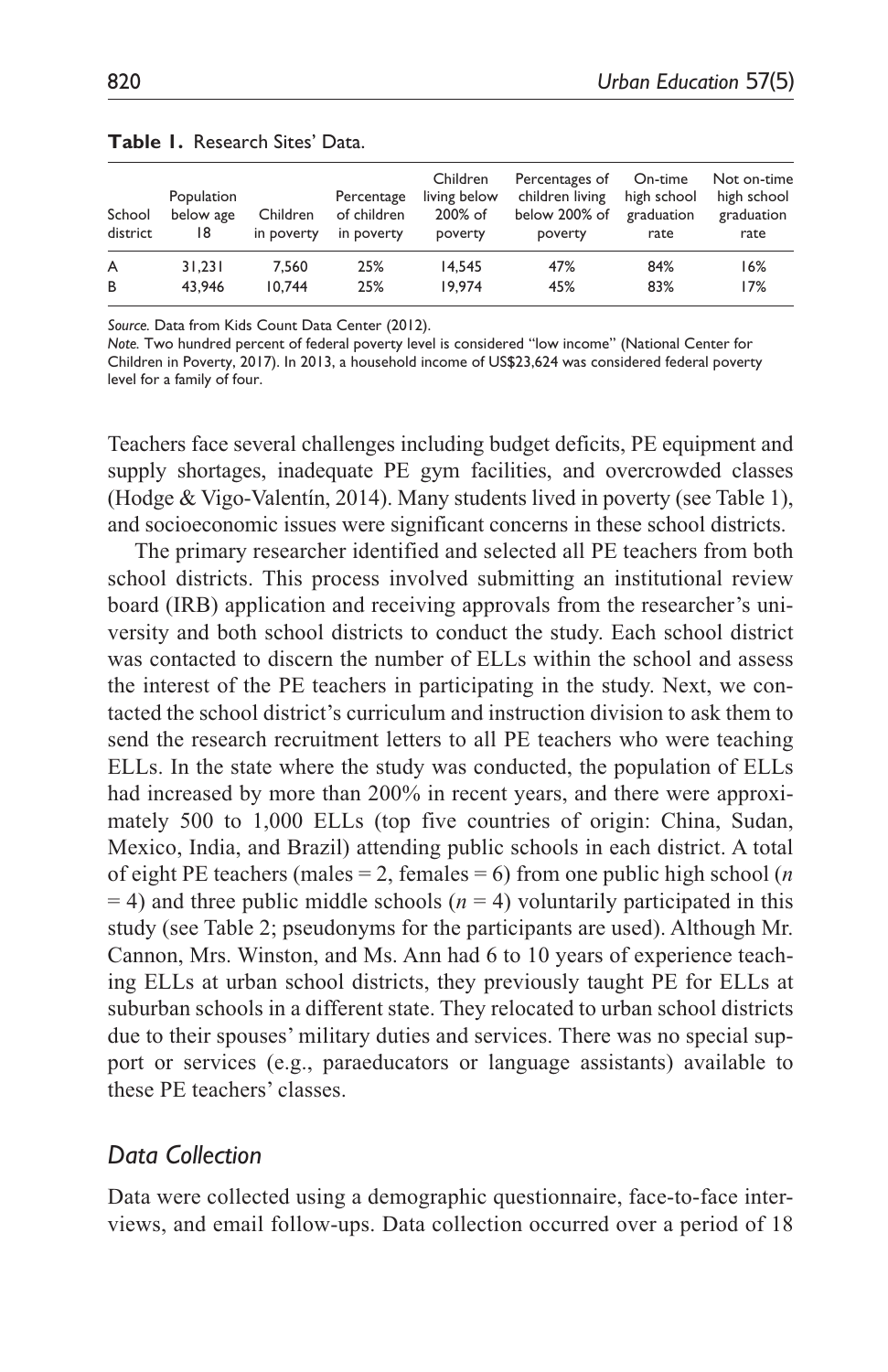| Name                  | School    | Gender | Ethnicity                                      | Years | Years<br>teaching PE teaching ELLs |
|-----------------------|-----------|--------|------------------------------------------------|-------|------------------------------------|
| Mr. Cannon            |           |        | William H/S Male White American                | 25    | 6                                  |
| Mr. Black             |           |        | William H/S Male White American                | П     | 6                                  |
| Ms. Baker             |           |        | William H/S Female African American            | 3     | 3                                  |
| Ms. Hick              |           |        | William H/S Female White American              | 3     | 3                                  |
| Mrs. Winston Hill M/S |           |        | Female African American                        | 15    | 8                                  |
|                       |           |        | Ms. Anderson Clark M/S Female African American |       |                                    |
| Ms. Ann               | Clark M/S |        | Female African American                        | 23    | 10                                 |
| Mrs. Carter           |           |        | Gordon M/S Female African American             |       |                                    |

**Table 2.** Teacher Demographic Information.

*Note.* PE = physical education; ELL = English language learner.

months, including 6 months of a pilot study followed by 12 months of formal data collection. A full 12 months of data collection was necessary because PE teachers focus on an annual curriculum, including seasonal sports and physical activities (fitness and wellness) such as individual and team sports. In this study, 35% of the ELLs had to return to their home countries within 6 to 8 months of arrival, because of their (ELLs) parents' contracts and/or immigration visa regulations and, thus, did not maintain enrollment at their schools. Before the data collection, all participants (teachers) were asked to send their signed consent forms, demographic questionnaire, and interview protocol for this study.

*Demographic questionnaire.* The survey scale titled *English as Second Language Students in Mainstream Classrooms: A Survey of Teachers* (Reeves, 2002, 2006) was modified (e.g., the term "Second Language Students" was changed to "ELL") and used to collect descriptive data of the participants. This instrument is designed to assess teachers' experiences in teaching ELLs. It consists of three sections: (a) teachers' level of agreement or disagreement with statements about teaching ELLs, (b) teaching behaviors, and (c) benefits and challenges of teaching ELLs (see Reeves, 2002, 2006).

*Face-to-face interviews.* Interviewing is undoubtedly a powerful way to gain insight into educational and social phenomena experienced by individuals in educational contexts (Seidman, 1998). Interviews allow the researcher "to acquire data not obtainable in any other way" (Gay, 1996, p. 223). There are some things that cannot be observed, such as a teacher's past experiences, events that occur outside the researcher's sphere of observation (e.g., a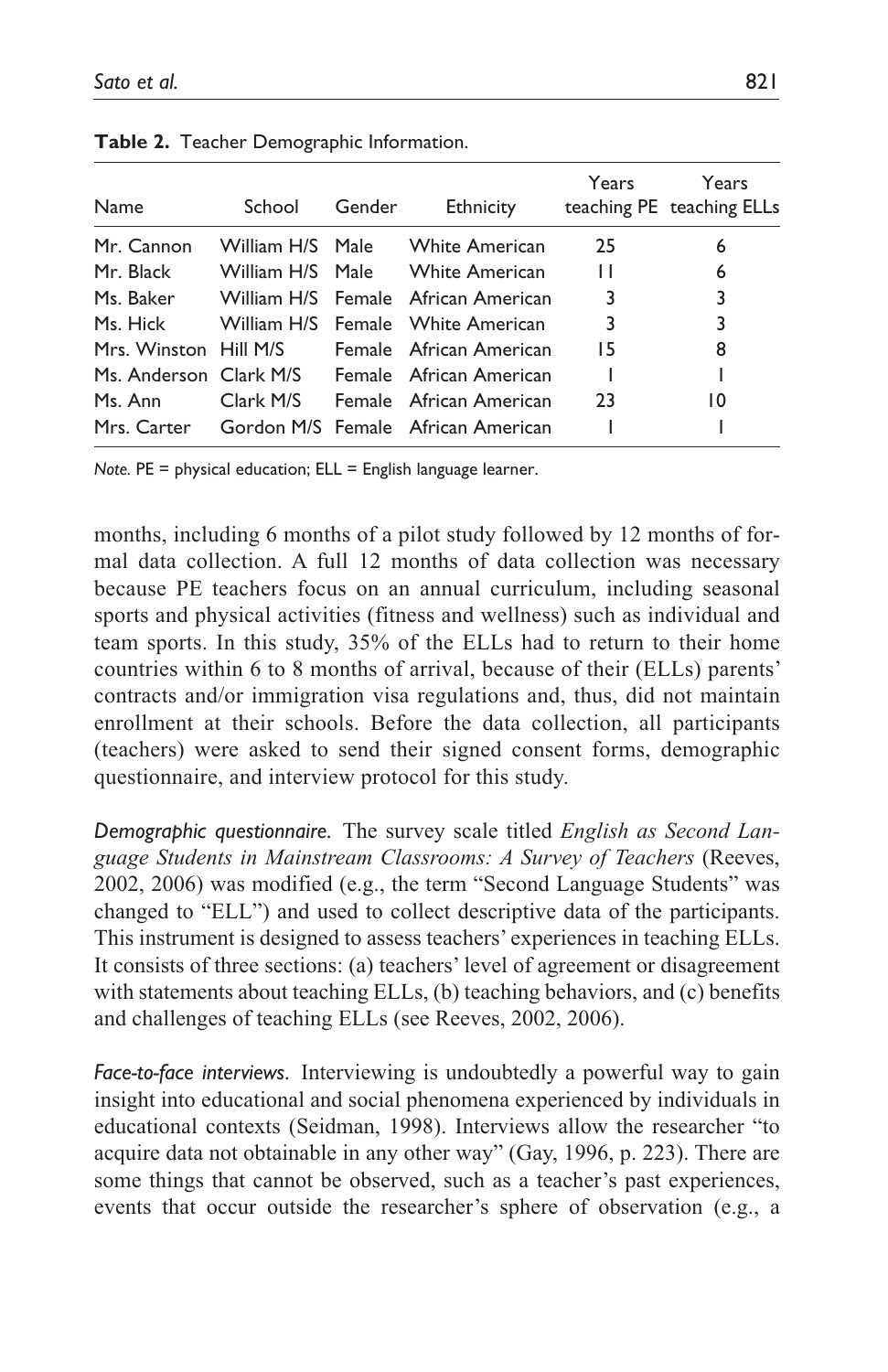teacher's reflection on and recall of past events) and mental processes (e.g., a teacher's views on teaching ELLs). Thus, this study used face-to-face interviews as a medium for the PE teachers to reflect on and speak about specific situations, opinions, people, places, and events associated with teaching ELLs. Each participant was interviewed at his or her respective school. The 15-question interview protocol was developed by Reeves (2002), and modified for the present study based on results from a pilot study. The semistructured protocol included questions that focused on the PE teachers' positioning, experiences, and views about teaching ELLs in PE. In the pilot study, two professors of teaching English as a second language (ESL) who were familiar with positioning theory also reviewed the interview questions. Each face-toface interview took approximately 120 min to complete.

*Email follow-ups.* Email messages were used to ask follow-up questions and/ or to seek clarification of previous responses (see Meho, 2006). When there was a need to clarify the contents of the interviews in written format, the researcher and peer debriefers asked each participant to respond by email. In this study, five to 10 email messages were sent to each of the eight participants, which included inquiries about their ethical and unethical behaviors of teaching ELLs in PE and dealing with ELLs during recess, physical activity events (such as field trips or sport events).

*Data analysis.* A constant comparative method (Boeije, 2010) was used to interpret the data. The basic strategy of this analytical process is to do what its name implies—that is, constantly compare pieces of data. More specifically, each potentially meaningful piece of data within the transcripts from the first set of interviews with each participant was coded independently by the first author and peer debriefers, and the differences were discussed until agreement was reached. The second set of interviews, follow-up emails, and demographic information were initially coded by the lead author and then checked by the peer debriefers. These peer debriefers reviewed the codes to avoid potential researcher bias. Further coded data from both sets of interview transcripts, follow-up emails, and demographic questionnaire from each participant were compared to identify similarities and differences. The researchers grouped the codes into thematic categories, which were then refined into recurring themes (Boeije, 2010).

*Trustworthiness and data analysis.* Trustworthiness in this study was established through triangulation, member checking, and peer debriefing. Triangulation involved the use of multiple perspectives, including data from interviews, demographic questionnaire responses, and email follow-ups, all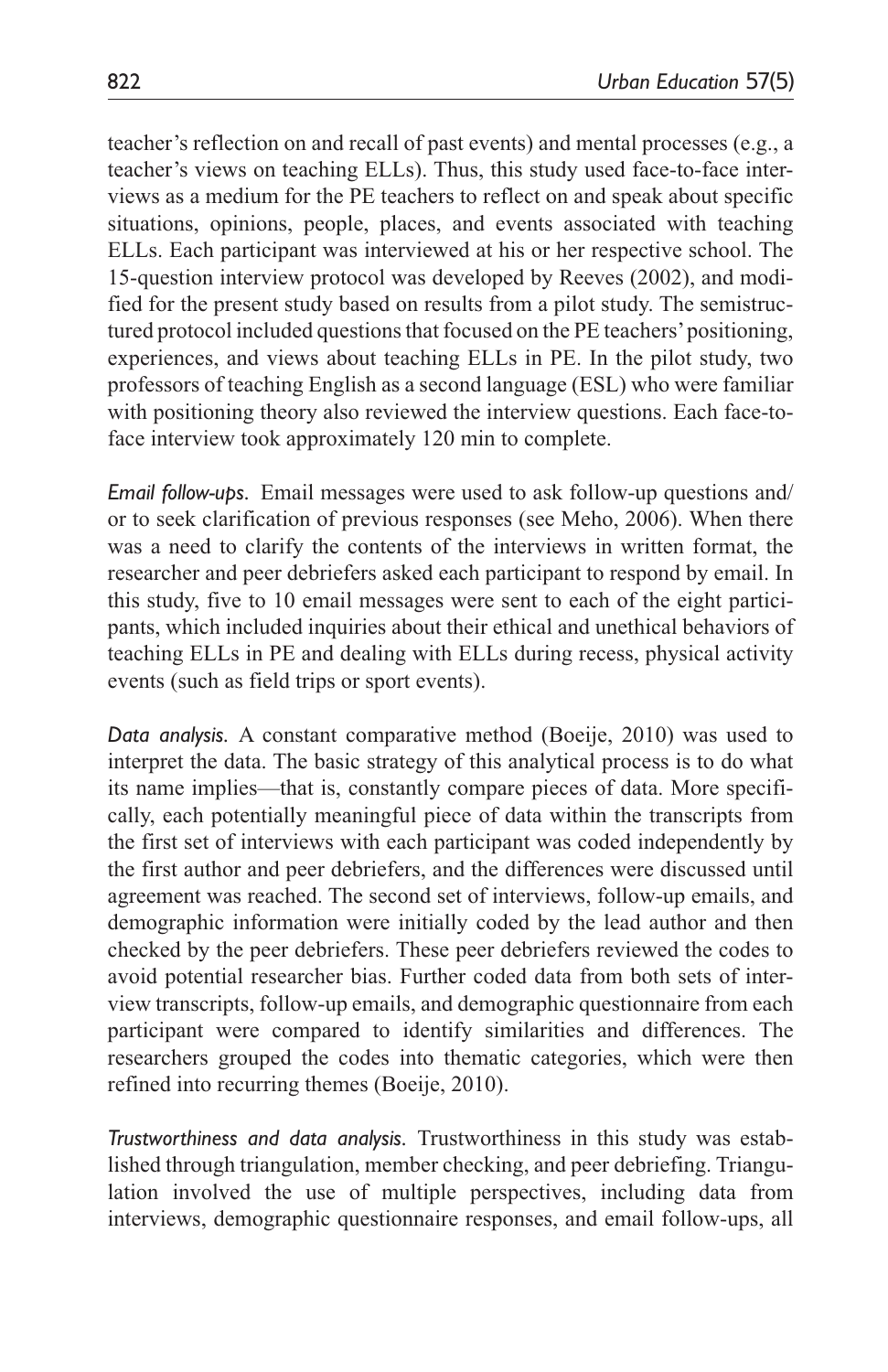of which were interpreted through the lens of positioning theory. Use of triangulation is intended to judge the accuracy of the data, rather than to seek universal truth (Merriam, 1998). Member checking was used to reduce the impact of subjective bias (Patton, 2002). The lead researcher mailed all copies (saved disks) of the demographic survey data, transcribed interview data, and email follow-ups to the postal mailing address of the individual participants. The participants' acknowledgment of the accuracy of the data and the researchers' interpretations of the data ensured that trustworthiness was established (Merriam, 1998). Peer debriefing is a process of exposing oneself to a distinguished peer in a way paralleling an analytic session, with the purpose of exploring aspects of inquiry that might remain only implicit in the inquirer's mind (Patton, 2002). For this study, three graduate assistants known by the primary researcher and with experiences in qualitative research agreed to serve as peer debriefers. They judged the interpretations of the data as accurate and representative of the participants' statements.

## **Results**

Explainable in the logic of positioning theory (Harré & van Langenhove, 1999), four interrelated themes emerged from the PE teachers' demographic surveys, interviews, and email responses. The first theme, *social and ethnolinguistic practices in PE*, described how participants felt about the language acculturation of social and ethnolinguistic practices among their ELLs and local students in PE classes. The second theme, *PE teachers' teaching and corrective positioning*, explained that the participants felt that their corrective feedback and interventions were the only opportunities to interact with their ELLs in PE classes. The third theme, *individualism versus collectivism*, described that the participants felt that the ELLs showed active learning when they created collective or team positioning with other ELLs. The fourth theme, *PE teachers' professional development needs*, described that the participants felt that they need professional development opportunities to better teach ELLs. In addition, they felt that their school districts should provide professional development in how to utilize students' background and demographic information in their lessons and units, as well as a network system that allows all teachers in the school districts to access such information. Below, we describe each theme together with illustrative excerpts from the data.

## *Theme 1: Social and Ethnolinguistic Practices in PE*

All participants experienced eye-opening, positive learning experiences during their teaching of secondary ELLs in PE. However, they also described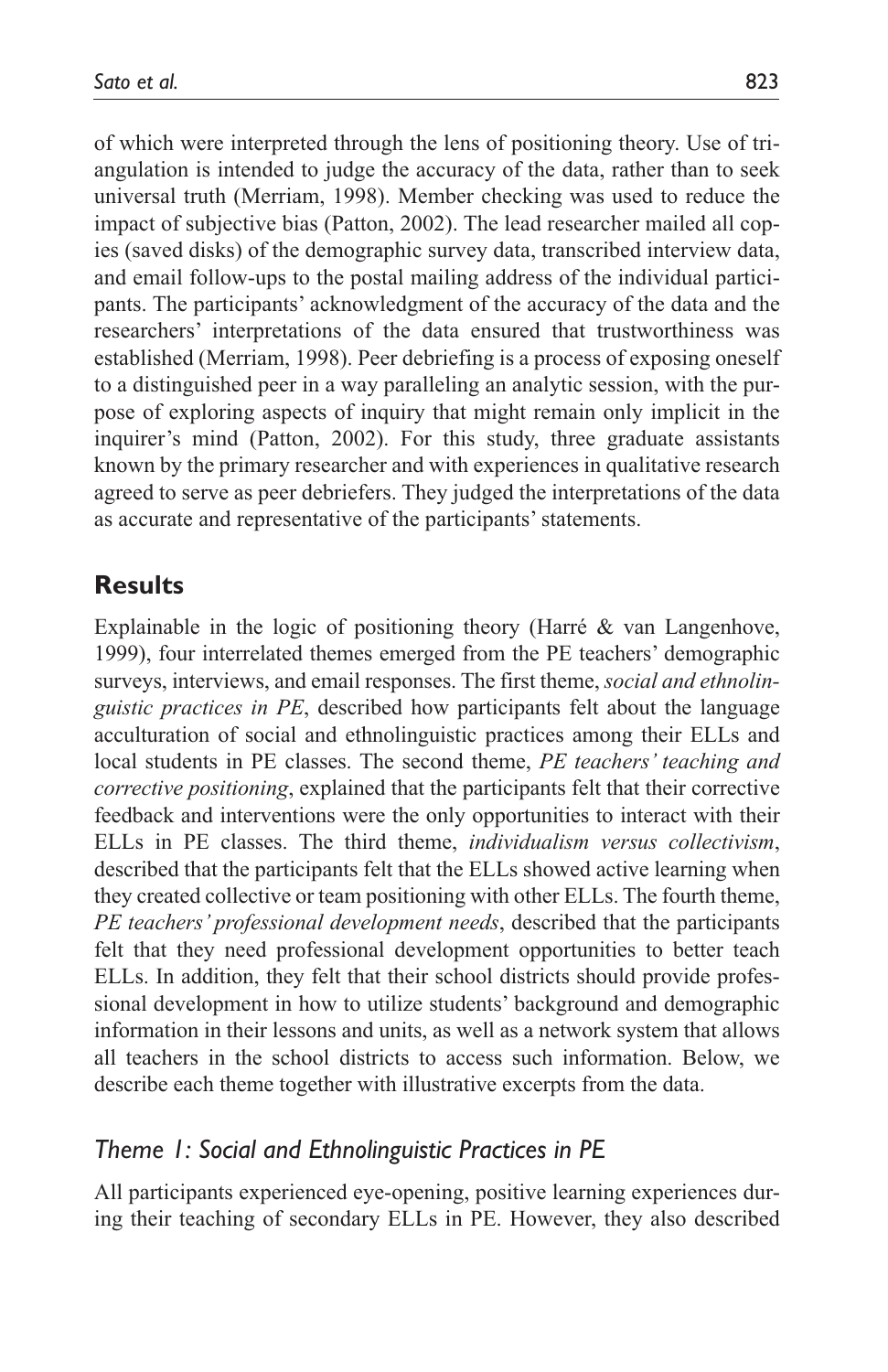struggles in helping their ELLs to learn standard and social English language as well as relevant ethnolinguistic communication skills in PE. There were large African American student populations (55%-60%) in each of the school districts, and the teachers believed that it is important that their ELLs learn the ethnolinguistic practices, that is the speech codes, language, and dialects of ethnic or geographic groups, that help them understand cultural behaviors in these urban schools. Although the ELLs may show a variety of degrees of proficiency in standard American English, they were often unfamiliar with the ethnolinguistic practices that local students used. The PE teachers felt that from learning these practices, the ELLs would be able to more easily integrate with the local students.

For example, Mrs. Winston explained her experiences teaching ELLs in her PE class, saying that ELLs struggled to learn local social and ethnolinguistic practices and struggled to communicate with classmates. She mentioned that

My ELLs struggled to study how to use social and ethnolinguistic practices when they communicated with local students. I think this language may be much more important in PE classes. For example, many African American students used the term *ain't*. This is a contraction of *am not*, also used for *have not* or *has not*. Many ELLs did not capture the meaning of language. They use the expression, because many African American students did not know how to use proper grammar. In PE class, local students showed their frustrations when they could not communicate with ELLs in PE class. I think my students began to respect the ELLs when the ELLs learned how to use social and ethnolinguistic language. (Mrs. Winston, interviews)

Mrs. Winston wanted to secure a positive social situation (positive and caring learning environment) in her classroom, but she needs to find a way that carries her own expectations about how local students should show their caring behaviors that lead to their positive evaluations of ELLs' cultural differences in PE. Similarly, Ms. Baker said that many local students have nicknames using only the initial of their first or last names, which may have been unfamiliar to many ELLs, resulting in interruptions to game play. For example,

When I taught handball games, many local students used louder voice tones and told ELL teammates where to pass the balls. I saw one of the local students said "Pass the ball to D (Darrell)!!" to one ELL teammate from Sudan, then he passed the ball to another teammate. His name was Tyron and his nick name was "T." The local student said to him "oh man, I told you pass the ball to D not T. You ain't paid attention." After the class, I told him to bring a player change board (that has other names written on them) from the equipment room. I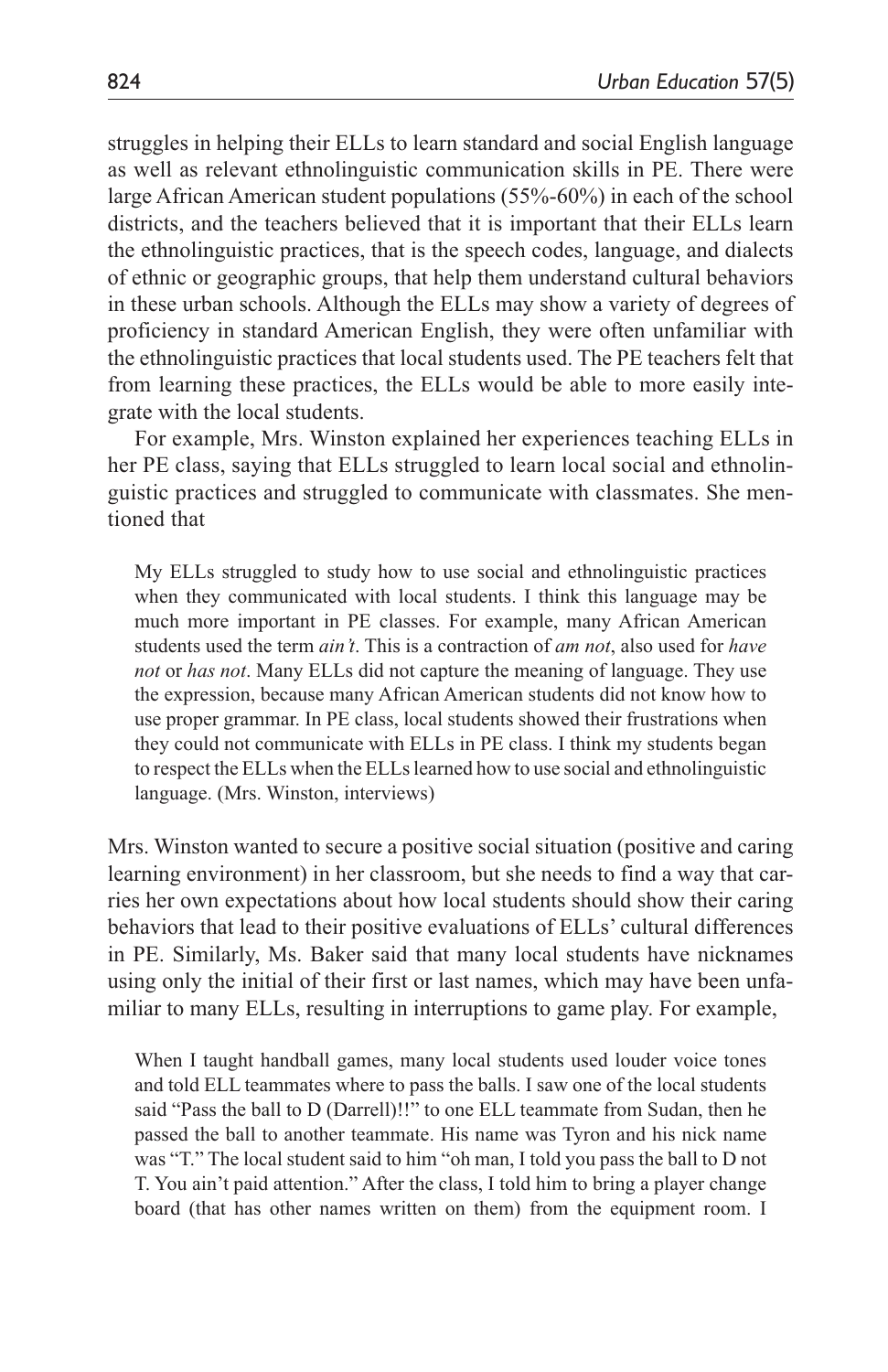thought player change board communication may be good way to avoid miscommunication during the game. (Ms. Baker, interviews)

Ms. Baker believed that the way local students position ELLs in PE is important, because positioning has consequences for interaction and communication that lead to negative or positive learning environments. By introducing the player change board, Ms. Baker sought to change a situation where ELL students were being positioned negatively as a result of noncomprehension of an ethnolinguistic practice, and, in the process, drawing on ELL students' other language skills.

In high school, fitness and wellness classes are an essential part of the PE curriculum. However, many students were not motivated to participate in cardiovascular lessons such as jogging long distances. Mr. Cannon, Mr. Black, and Ms. Baker presented fitness and wellness materials in a lecture format; however, their ELLs were not familiar with the specialized vocabulary of fitness and wellness used in the lecture. Mr. Black found that instead of relying on such specialized language, it was more effective to use social language and basic communication patterns, which were easier to understand and were familiar to some ELLs, and also helped facilitate communication between ELLs and local students. This was important to create a safe learning environment. He said that

Before I taught the . . . fitness and wellness concepts, I had to teach how to express "I need water," and "I am tired." "I do not like or enjoy." . . . This language is important. I did a Google search how to translate their native language to English language. I need to know because I found that some ELLs kept running when they were not feeling well in the cardiovascular endurance. I think my local students and ELLs need to communicate with each other and make sure they are OK. I found that some local students used a gesture of "drinking." That helps ELLs develop social language. I feel bad that I still cannot explain and help my ELLs gain the concepts of fitness and wellness lectures. They still do not understand why they need to run 2-3 miles during PE classes. I feel bad, but I focus on social and survival language and reduce lecture content activities. (Mr. Black, interviews)

Mr. Black felt that as a PE teacher, he not only needed to position himself as a teacher of specialized concepts relating to fitness and wellness but also needed to avoid life-threatening situations that could result from miscommunication with his ELLs during PE class. He also said that "I am learning about how to ask lower-level questions such as 'are you tired?' or 'are you happy?'." Such social language helps him to engage with ELLs in PE class.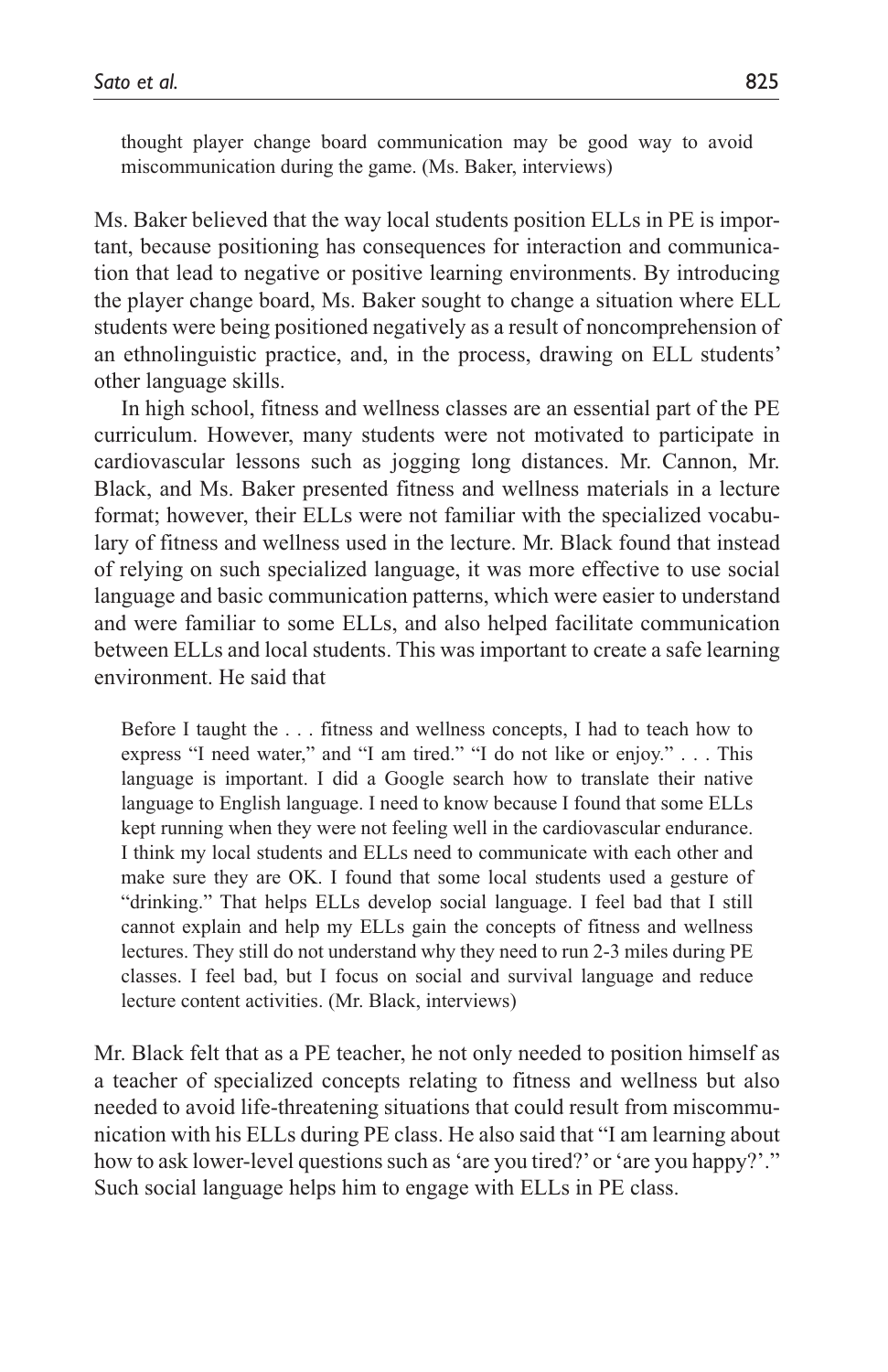## *Theme 2: PE Teachers' Teaching and Corrective Positioning*

Reflecting on their teaching experiences, all PE teachers described difficulty in finding a balance between positioning themselves as corrective instructors and as supportive teachers of their ELLs. Participants described that when the ELLs misunderstood the concept of an activity or lesson, they corrected their ELLs' performance. However, they mentioned that some ELLs were afraid of making mistakes and avoided eye contacts with them and other students. These participants felt that when the ELLs did something incorrectly in the class and the teacher offered correction, other local students began to make fun of the ELLs or teased their actions and behaviors during the PE class. Thus, they also desired to position ELLs in ways that helped avoid such situations. They understood that they had to create a positive learning environment, but because they taught large number (an average of 35-50 students) in one class, it was difficult to control students' behaviors. Mrs. Anderson (a beginning teacher) explained that she struggled to seek culturally relevant pedagogy and emotional inclusion for all students in the class. She said that

I thought I would be able to do a better job when I taught my ELLs. When I taught the baseball unit, we did tee batting practice. One boy from Kenya stood on the left side of the batting tee and held a bat with his left hand above his right hand. I said "No, No, No, No!!!" I touched his hands and corrected his hand positions. One of local students said "have you played baseball in your country? No baseball?" I said "stop it!!," but they laughed . . . I hated to be in the position that I interacted with ELLs when they were embarrassed. Correcting batting forms was important, because of safe practices, but at the same time, I have the dilemma that I have to handle other students and create a respectful learning environment. (Mrs. Anderson, interviews)

Mrs. Anderson explained that although teachers need to help ELLs protect themselves, her effort adversely affected ELLs' learning experiences, resulting in teaching conflicts and struggles. Teachers' interactive positioning is about power, and students' learning changes depending on how teachers use it to influence all students (Blase, 1991). Here, Mrs. Anderson's efforts to correct the ELL student's hand positions inadvertently positioned the student negatively. Similarly, Ms. Hick said that

When I taught sportsmanship and caring behaviors to all students, I really struggled to teach the content. I assumed that my local students initiated and demonstrated these behaviors to ELLs, I could see positive results, but I did not see [them]. I'll give you an example, when I taught basketball passing and dribbling units, one African American boy and one ELL from Thailand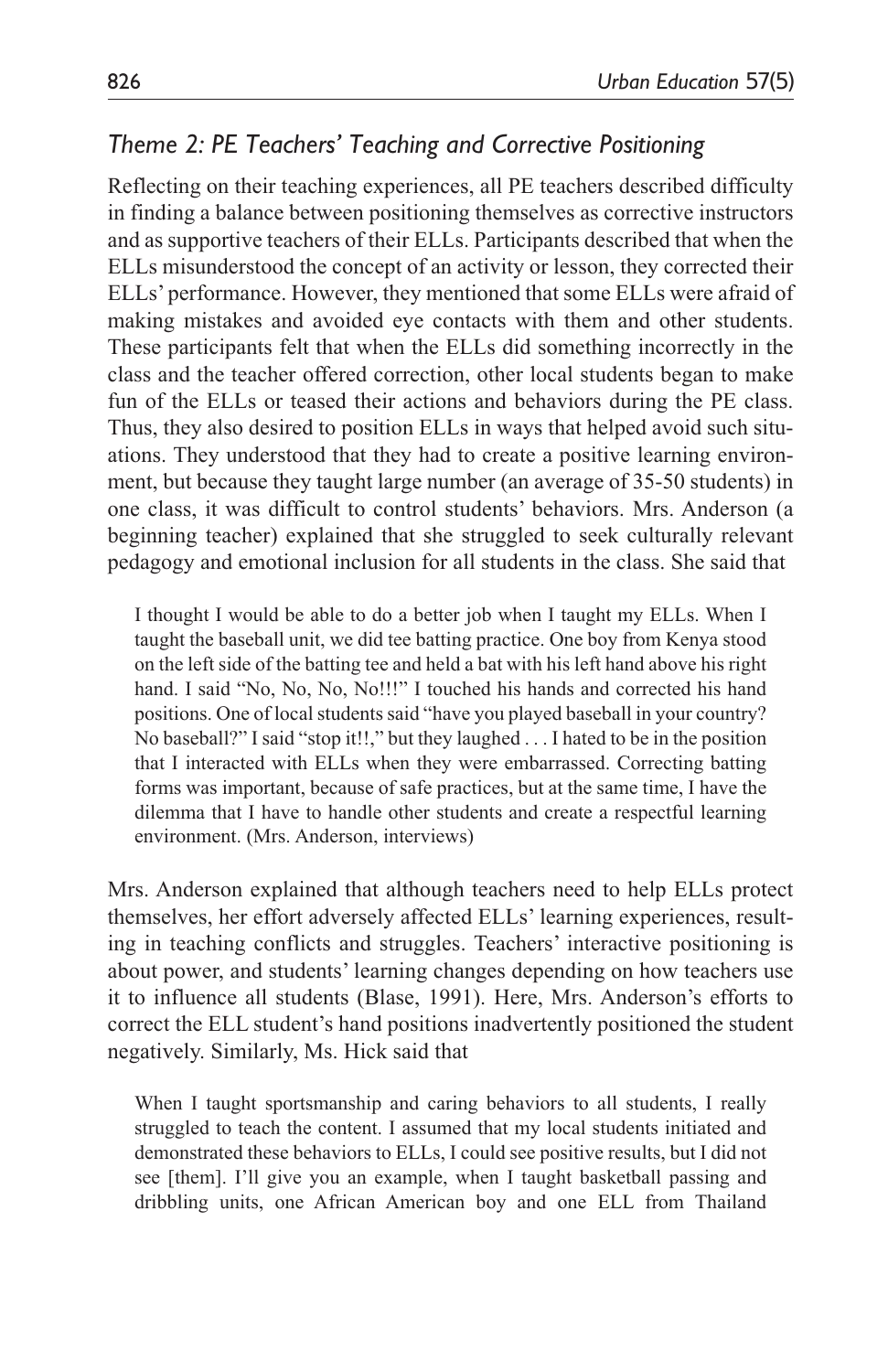practiced various skills. I intentionally found the African American boy, because he was quiet, but showed good caring behaviors. I thought it was good match. After the closure of my class, the boys shook hands, but then, the ELL wiped his hand with his T-shirt. The African American boy did not see, but I asked the ELL "why did you wipe you hand with your T-shirt?" He did not say anything . . . He did not understand what I was saying in English. I came home and studied moral behaviors of Thailand. People place the palm of their hands together with their fingers extended at chest level close to their body and bow slightly. I was hurt that I pushed him to follow an American way of sportsmanship without knowing his culture and respectful behaviors. I felt bad about both students. (Ms. Hick, interviews)

Ms. Hick found that learning more about her ELLs' cultural backgrounds and cross-cultural experiences can be useful for understanding her ELLs. What she thought of before as a simple corrective intervention or instruction could become a question of ethical or unethical behavior, and interactively positioned her ELLs into positive or negative learning environments. She evaluated her own moral behaviors, action, and judgment between what is right and what is wrong.

Mr. Cannon shared a similar experience. Before the end of his lessons, he has a routine in which he brings all students together, asks questions about the lesson, and checks for students' learning. He shared his experience that

When I did a check for understanding, I had eye contact with one of my ELLs before closing the PE sessions. I really wanted to help him to speak English language in front of other students, because his classmates may view him in positive ways. I rephrased the questions and tried to pull the answers from his mouth, but he did not speak out. The student was from one of the East Asian countries. He was hesitant to speak English in front of other students. I think I pushed him to speak independently. That benefits him greatly, but I made the mistake that I pushed [on] him my social norm as being American. I felt bad for him. (Mr. Cannon, interviews)

To Mr. Cannon, being a good student meant becoming an independent learner and sharing one's knowledge and skills with others. This belief lead to Mr. Cannon's effort to position the ELL students positively by pushing them to speak in front of the other students, even though they were not used to speaking in front of other students as it may not be part of the students' social and cultural norms. This, again, creates a situation where the PE teacher must find a balance between positioning himself or herself as a corrective teacher and a supportive teacher.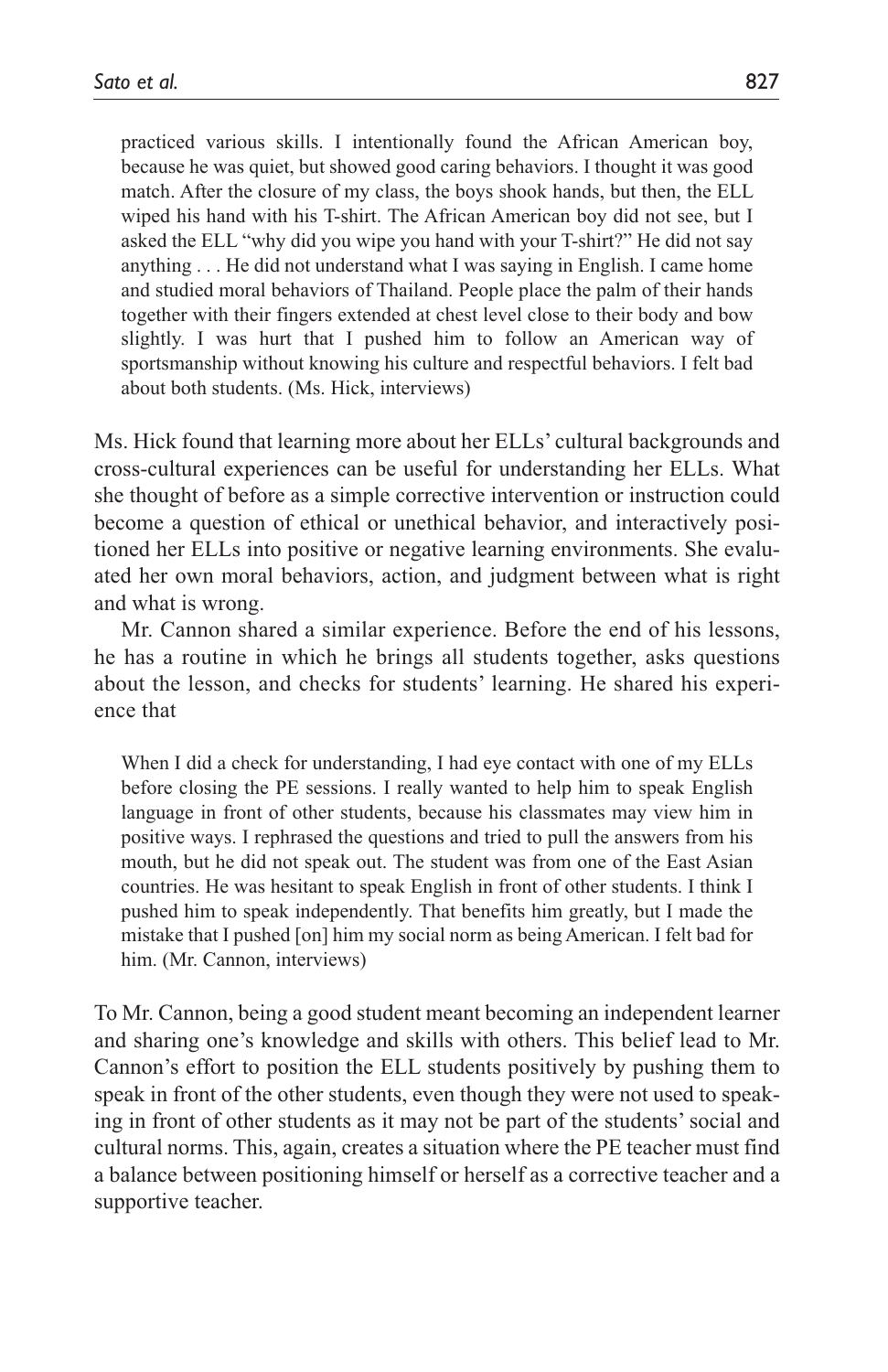### *Theme 3: Individualism Versus Collectivism*

This theme indicates that all participants experienced that when they interactively positioned ELLs or helped them develop friendships with other ELLs from similar backgrounds, the ELLs learned better. Both local students and other ELLs influenced the teaching experiences. The participants observed that one or two groups of ELLs belonged to local student groups. The ELLs from Asian countries and African countries showed their desire of dependency on and attachment to local students and teachers. However, the participants felt that all students, including ELLs, must develop more independent (individualistic and reflective) learning in the class rather than interdependent (collectivist and interactive) learning. The participants found that, for the ELLs, becoming independent caused social isolation and marginalization in the class. For example, Mrs. Ann found greater academic and social success among her ELLs when three to four ELLs developed their friendship and a comfort zone within the group.

I think that my ELLs were always anxious to be in PE classes. One time all students had to take sit-and-reach tests when other classmates were watching. They were so nervous and they were sweating and their faces were pale. I found that they were not comfortable to show their performance and were not independent demonstrators. Then, another day . . . I allowed them to participate in free play for 10 minutes before ending the class. I found that there was one group of ELLs and one group of local students who were interacting with each other. I thought that the ELLs may learn better [when they work in a group]. They did not want to be in the position that others paid attention [to them]. I thought, becoming independent means personal maturity in my country. It seems that social bonds with others may indicate personal maturity in other countries. (Mrs. Ann, interviews)

Mrs. Ann mentioned that many ELLs showed their anxiousness (such as trembling hands and sweating) when they were in an isolated position in PE classes. Similarly, Mrs. Carter experienced that many ELLs were hesitant to ask for help. She observed that her ELLs avoided eye contact with their classmates and had trouble finding comfortable positions and spaces. Therefore, in this case, she used modeling to teach ideal forms of kinetic motions. Mrs. Carter showed a willingness to work with her ELLs to help them create a physically, socially, and emotionally safe learning environment.

I see that many ELLs struggled to ask for help. Sometimes, some of my ELLs were very competitive and did not want to be embarrassed, so they never asked for help, but some other ELLs would like to receive extra care from me. There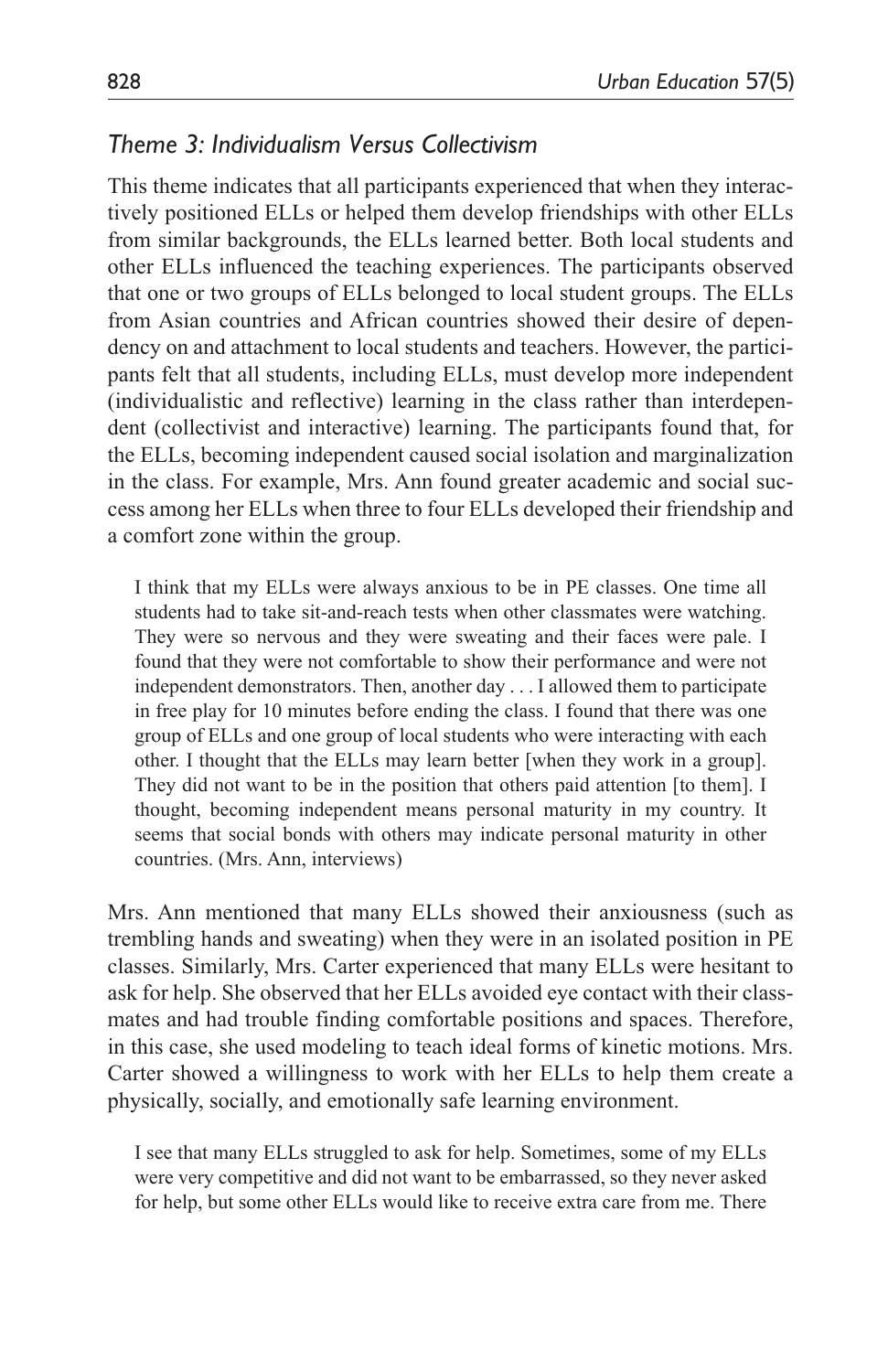was one strategy to get to know the ELLs better. That is I as the PE teacher joined in the ELL groups in the PE class and explained rules and routines from the positions. I was pleased to spend time with them. I think this was only time I got to know my students' backgrounds, culture, and habits. I think my ELLs felt comfortable when I joined, because it seemed that they realized I protected them well in the class. I asked the ELL groups to serve as the volunteers of activity demonstration during the PE classes. (Mrs. Carter, interviews)

Mrs. Carter believed that conversations must involve an exchange of views through open dialogue in the groups. However, she also respects independent learning that leads to students' own challenges, discipline, and growth. She has to find a neutral position between collectivism and individualism.

## *Theme 4: PE Teachers' Professional Development Needs*

The participants felt that they needed professional development opportunities for teaching ELLs in urban schools. They felt that a network among all teachers in the school districts would be helpful to organize lecture material and prepare communication strategies. They may be able to better understand the ELLs' language support services, religious practices, eating habits, athletic experiences, family structure, community involvement, and life and educational assistance. They suggested that if the school districts sent them new ELLs' enrollment updates with demographic and background information before the first day of teaching, they would be better able to develop an appropriately welcoming atmosphere in the PE classes. They also requested a professional development series on ELLs' academic and social adjustments in urban communities. Building their professional community of inquiry through exploration of values, goals, and the aims of teaching ELLs in PE may help the participants reconsider student diversity, not as a deficit, but rather as a generative foundation for instructional planning, assessment, and curriculum development in PE. These opportunities may expand their professional knowledge of teaching in PE, and help them to position themselves as culturally sensitive and welcoming teachers, and position their ELLs in ways that are conducive to their learning. Ms. Black shared her experiences, stating that

I think that this school district should and must actively send updates of ELLs' demographic and background information through e-mail communication. I have been shocked when I received the ELLs without notification. I would like to mentally prepare and develop a welcoming class atmosphere for new ELLs. I would like to have professional workshops about how to use ELLs' backgrounds and demographic information and apply it to academic subjects. I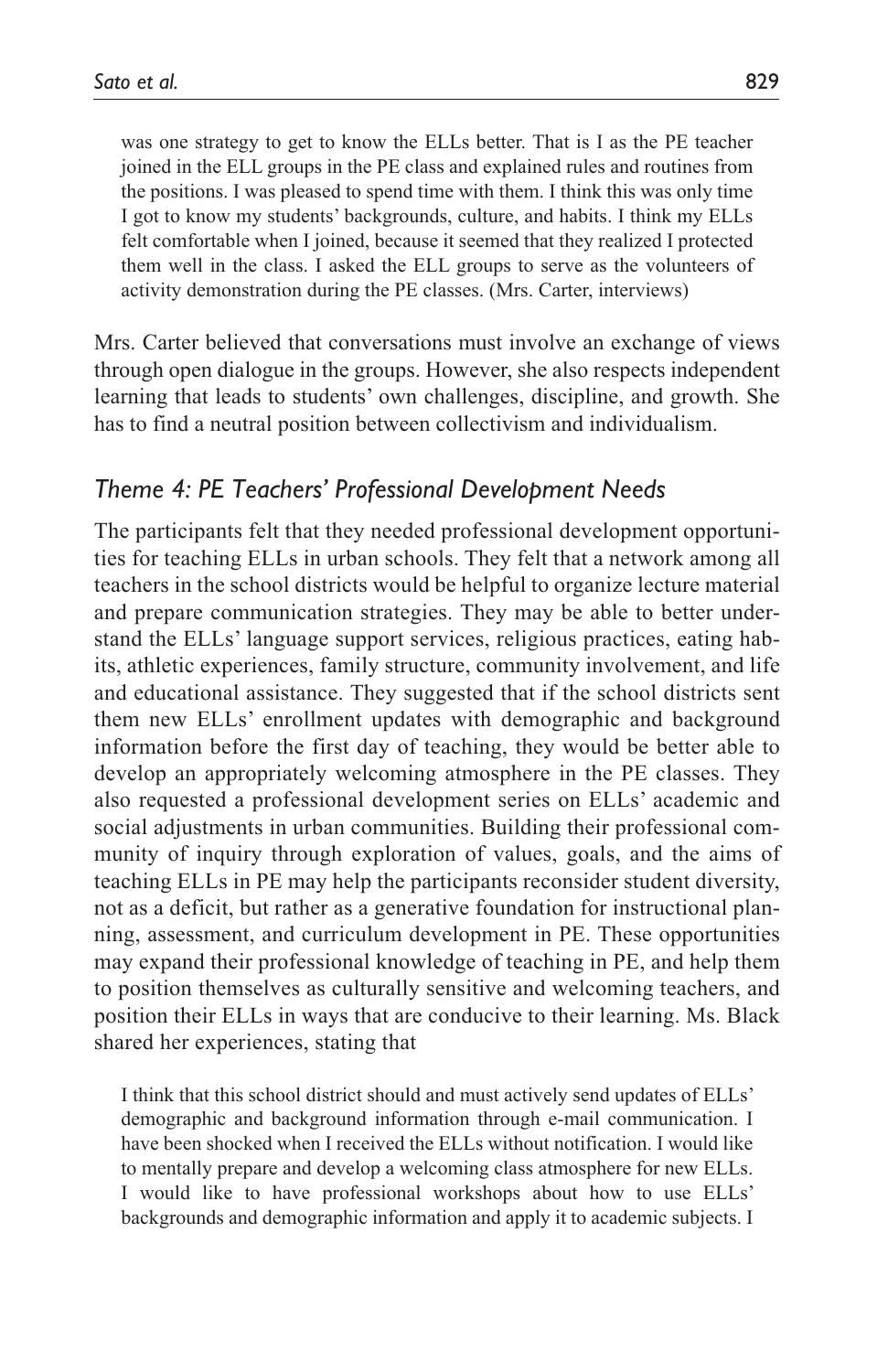think this professional workshop is simple, but I am sure there are many teachers who do not know. As the PE teacher, I think first the day of class sets the tone and allows them to understand my expectations and standards. They do not fully need to understand, but they need to sense. (Ms. Black, follow-up emails)

Ms. Black also suggested that small group discussions (with PE colleagues) may be more interactive and allow teachers the opportunity to express their ideas, thoughts, and challenges in teaching ELLs in PE. Such small group discussions are efficient because they remain cohesive in collaborative efforts, which results in positive interaction.

## **Discussion**

The findings indicate that these eight PE teachers experienced a range of challenges and opportunities when teaching secondary-aged ELLs in PE. They worked to enact strategies to include ELLs socially, academically, and culturally to overcome communication challenges and minimize learning gaps resulting from exclusion or isolation. The PE teachers learned various collaborative or innovative strategies from analyzing ELLs' behaviors and learning patterns. Participants were all seeking best practices (lessons and curriculum) to effectively teach ELLs in PE, including practices for inclusion of ELLs as well as their own professional development.

Each of the PE teachers found that many ELLs faced challenges resulting from their unfamiliarity with specialized English language (including technical terms) of PE (e.g., *locomotor, object control skills*), as well as the ethnolinguistic practices that indicate the complexities of the overall meaning of the discourse. Ethnolinguistic here refers to speech codes, languages, and dialects spoken by various ethnic or geographic groups of people (Burden et al., 2013). In this study, the PE teachers struggled to organize their classes to promote social interaction between their ELL and local students in urban schools for improving cross-cultural relationships and understanding (see also Sato & Hodge, 2016; Sato & Sutherland, 2013). The PE teachers can require all students, including ELLs, to use a limited amount of terminology (e.g., pass, dribble, or shoot) of students' native or ethnolinguistic languages when they play games and activities. They can ask each other to pronounce those words appropriately (Sato  $\&$ Burge-Hall, 2010; Sato & Hodge, 2017). In this way, the teachers can create reachable social short-term goals with all students. Using positioning theory of personality and culture (Hermans, 2001), we see that the PE teachers and local students frequently used social language (e.g., language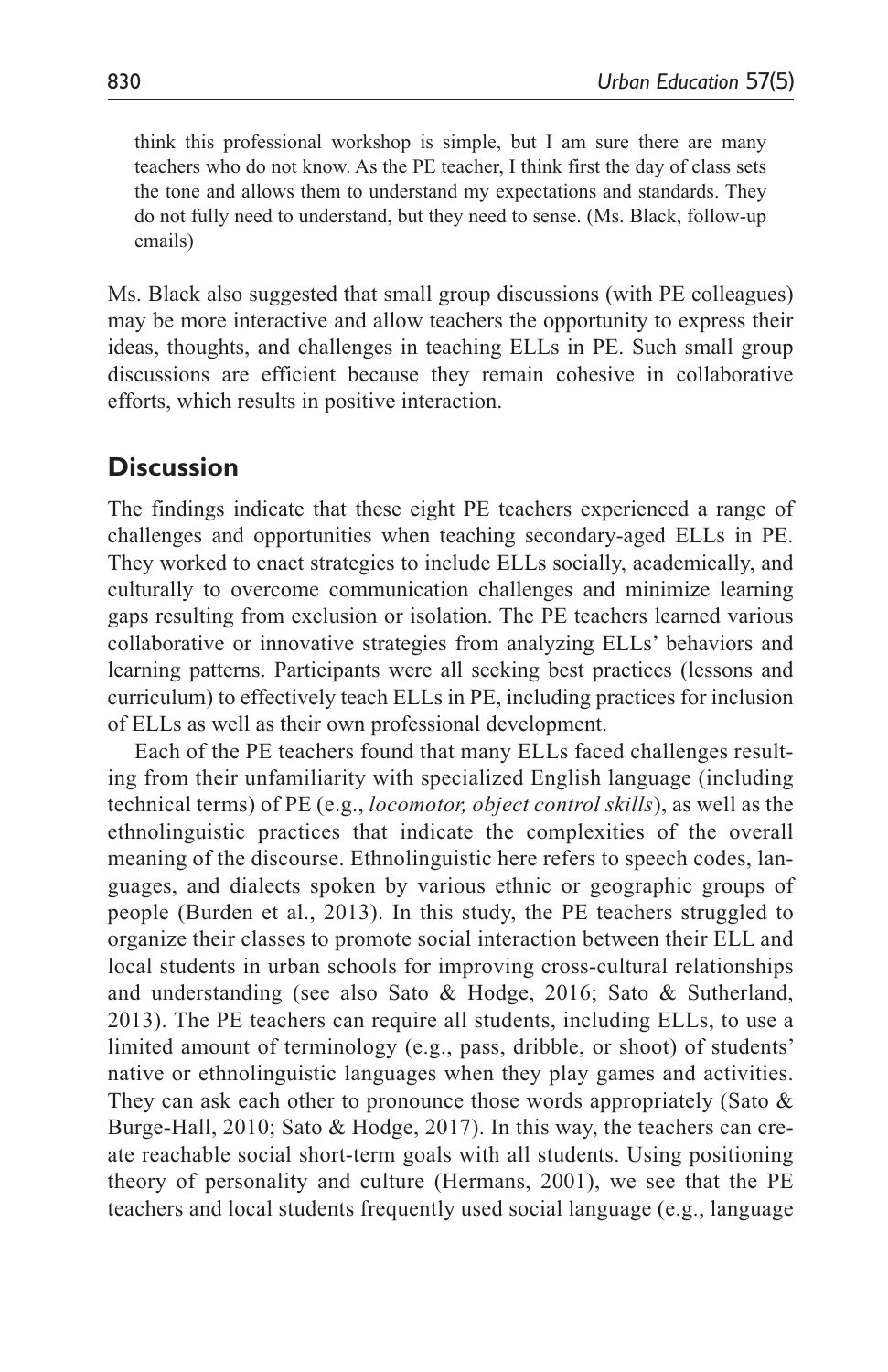of age groups or generations, and passing fashion) for producing unique utterances and shaping individual voices. Simultaneously, students and teachers alike developed their utterance positions through the voices of others (Bakhtin, 1973). The ELLs' social and academic positions were governed and organized by PE teachers' and local students' expectations, definitions, and norms, as reflected in their utterances (Hermans, 2001). Therefore, ELLs received their positions from the particular ways in which local students organize their own learning and communication. PE teachers should focus on intercultural language and communicative teaching that emphasizes ethnolinguistically relevant pedagogy, so that their ELLs find their own style of learning, and possibly gain the ability to understand the language and behaviors of the urban school community.

The PE teachers also discussed how their own power was used, how it influenced their ELLs, and how it protected their duties as educators. However, they found conflict and struggle as they worked to academically and socially include their ELLs in PE classes. They understood that, as teachers, they should pay attention to positive student cues and students' needs. However, they experienced difficulty in guiding their ELLs and providing clear explanations that focused on reasons for the errors of motor performance because of communication difficulty (see also O'Brien, 2011; Tan, 1996). Furthermore, the PE teachers acknowledged that they must understand a complex system of cultural values and ways of thinking and acting in PE (see also Sato & Hodge, 2016; Sato, Ellison, & Eckert, 2018). Cultural factors relating to biculturalism (LaFromboise, Coleman, & Gerton, 1993) and multiculturalism (Fowers & Richardson, 1996) can contribute to misunderstandings. When ELLs are educated in one culture and migrate to another, they experience two or more heterogeneous internal positions through interacting with external factors (e.g., teachers, students, policy, and practices; Hermans & Kempen, 1998). Such positions may cause cultural conflicts, and ELLs may need to develop a new learning position of multiple identities. In this study, for example, PE teachers had beliefs about Asian ELLs' (from Chinese and Brazilian Japanese) tendencies toward neurotic perfectionism in the sense of unrealistic expectations about achieving excellence in their academic and language proficiency (Nilsson, Butler, Shouse, & Joshi, 2008). This means that although Asian ELLs may behave appropriately based on their cultural norms, the teachers' interactive positions may possess conflicting values and norms on the part of teachers and ELLs. Therefore, they experienced high levels of situational anxiety, which led to a fear of failure (e.g., social distance from local students coupled with academic and language challenges) about achieving their goals. Therefore, there were several occasions when PE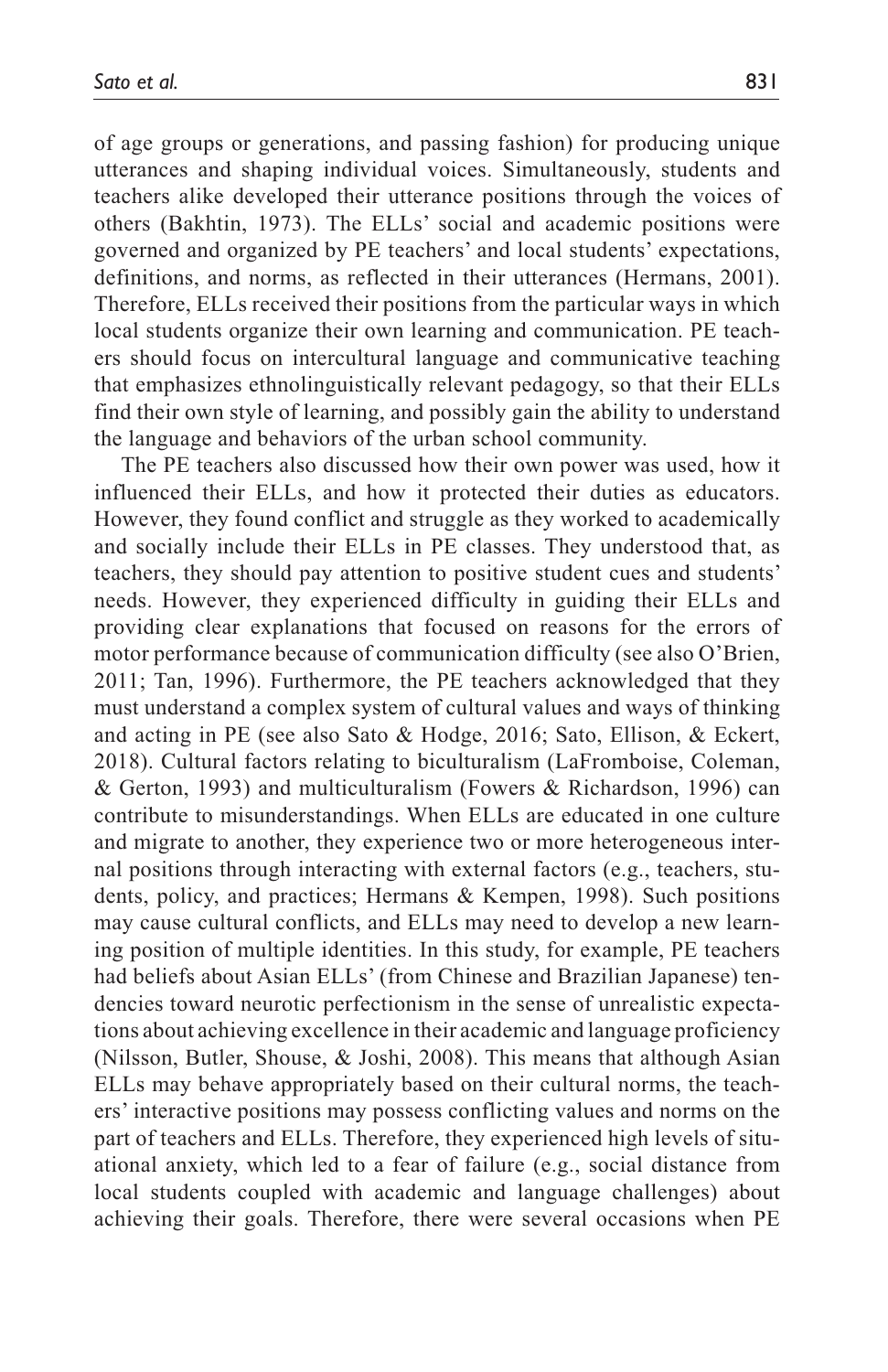teachers misunderstood their ELLs' cultural background and involvement in the process of acculturation and reorganization of their self-system; this is a process in which ELLs and PE teachers could share cultural elements in the classes (Bhatia & Ram, 2001). Therefore, the PE teachers were concerned that they inadvertently used their own power to limit the ELLs' opportunities to develop a sense of themselves as learners (Harré & Moghaddam, 2003). The PE teachers should mitigate ELLs' fear of failure. They need to let all ELLs understand that instead of focusing on their students' perceived deficits, they should focus on what they can do. Mentoring may become a strategy that ELLs can practice on academic tasks, continue opportunities for verbal interaction, and receive feedback of academic responses (Arreaga-Mayer & Greenwood, 1986).

This study found that PE teachers perceived that the ELLs had faced challenges adjusting to cross-cultural differences, namely, moving from a collectivist culture (being an interdependent learner) to one of individualism (being an independent learner) in their new academic and social environment (see also Sato & Hodge, 2015a; Sato & Hodge, 2015b). Therefore, they benefited from spending more time in social engagement (collectivism) with other ELL groups, so as to reduce academic and social uncertainty and anxiety associated with intercultural encounters between individualism and collectivism (Gudykunst & Hammer, 1988). Individualism and collectivism are cultural syndromes and central themes of the culture around which various social and psychological process are organized (Triandis, 1995). However, these PE teachers believed that when they positioned their ELLs as the powerless or voiceless, from the perspective of individualistic culture, that students can expose their preferences, needs, goals, and objectives to other students and teachers (Hermans, 2001). ELLs' social positions are governed and organized by PE teachers' instructional standards, definitions, and expectations, whereas ELLs felt oppressed or inferior compared with other students. These PE teachers have strong beliefs about how all students academically and socially demonstrate their learning outcomes. However, there are some occasions that ELLs refuse or oppose the teachers' expectations implied by teachers' academic standards. This study found that these PE teachers valued their ELLs' cultural, linguistic, and social uniqueness that benefits other students (Kim & Markus, 1999). However, many ELLs focused on social harmony. Interactive positioning of ELLs occurs in the moment of social (rather than academic) interaction, but it also contextually tied across interaction or scale of inclusive class activities (Kayi-Aydar, 2014). Therefore, the ELLs had learning goals and objectives through social interdependence, and their psychological process of conformity, holistic attention, or self-criticism became more prevalent in collectivism in the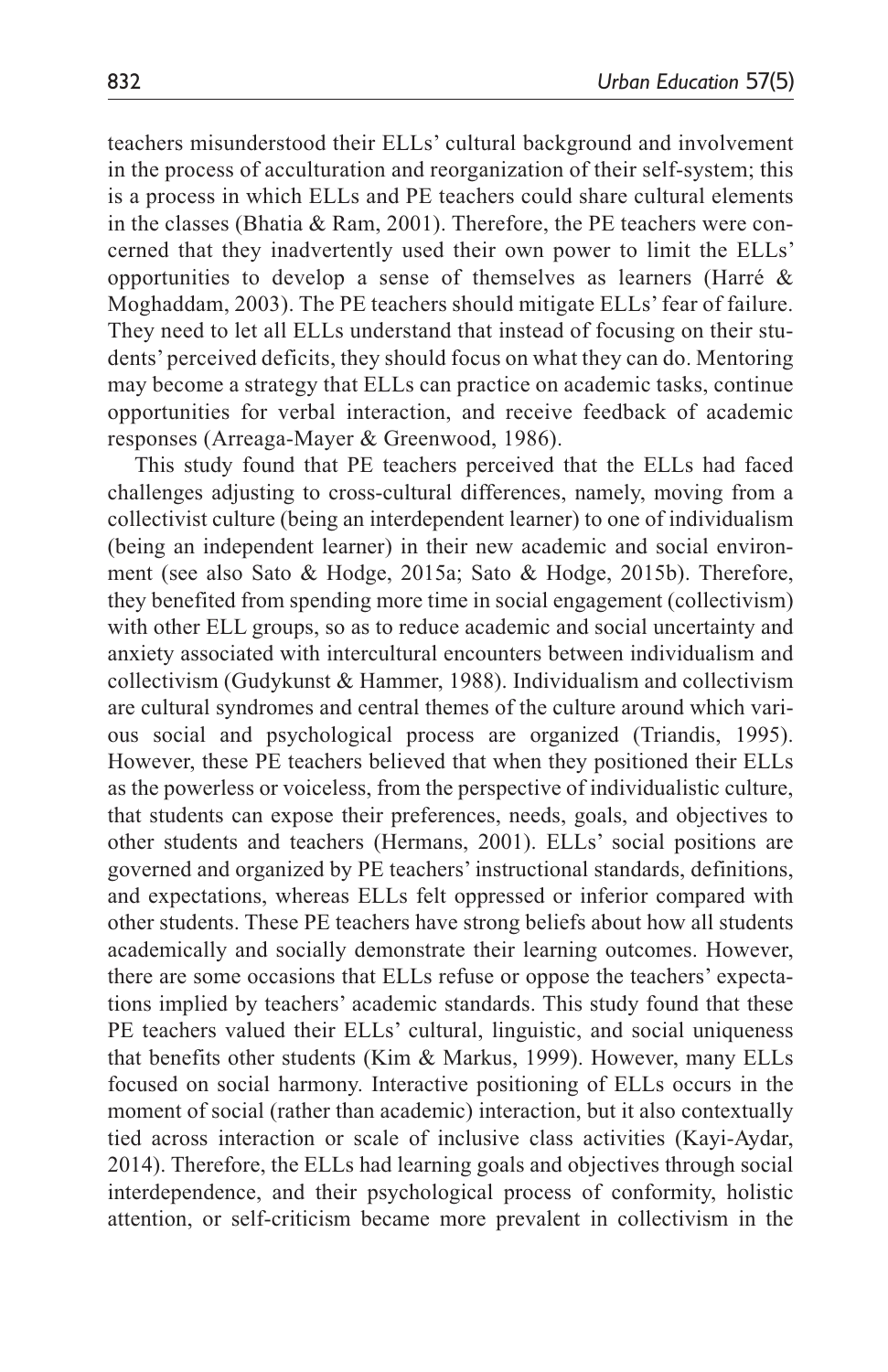classrooms. Triandis, Bontempo, Villareal, Asai, and Lucca (1988) explained the meaning of these constructs within the American dominant school culture and found that individualism is reflected in (a) self-reliance with competition, (b) low concern for in-groups, and (c) distance from in-groups. This cultural normality is the opposite of collectivism, which is more typical of the class climate at American urban schools (Nelson Laird, Bridges, Morelon-Quainoo, Williams, & Holmes, 2007).

These PE teachers believe that professional development opportunities for teaching ELLs at secondary schools would enhance academic and social inclusion practices. Workshops on teaching ELLs in PE may help PE teachers position themselves as critical consumers of knowledge, and in doing so, they minimize their own discomfort and fear when learning new teaching tasks and learning strategies of teaching practices (Harré, Moghaddam, Pilkerton Cairnie, Rothbart, & Sabat, 2009). In professional development in PE, PE teachers are seeing a shift in interest aligned with classroom conditions, school contexts, and teachers' daily experiences (Coulter & Woods, 2012). Armour and Yelling (2004) described that in-service PE teachers defined effective professional development as practical, relevant, and applicable. In this study, PE teachers report being able to utilize useful ideas delivered by good presenters who understand real-world teaching and problem-solving techniques, create challenging and thought-provoking materials, and offer time for reflection and collaboration (Keay, 2006). Professional development for teaching ELLs must be designed to address the particular needs of inservice teachers and be based on the idea that there are significant differences in learning characteristics (Knowles, 1989). In the adult learning model of professional development, PE teachers must (a) be active agents in their knowledge acquisition, (b) realize that the educator is no longer the single individual who holds the knowledge, and (c) take responsibility for their own learning and become active consumers (Knowles, 1975, 1980). These PE teachers have life and professional experiences that prove valuable in a class. Therefore, formal and informal networking among PE teachers across secondary school districts plays a vital role in professional engagement. In this collaborative effort, PE teachers who assume responsibility and authority for work may become session organizers, meeting facilitators, and leaders of brainstorming sessions sharing their opinions, expertise, and vision (Terehoff, 2002). Depending on the role, they may take charge of mentoring and coaching less experienced teachers or working in teams designing and developing an integrated curriculum and self-evaluation. Mutual planning offers the promise and potential to facilitate development and growth not only of competencies but also of the capacity to learn from a collaborative effort of teamwork (Terehoff, 2002).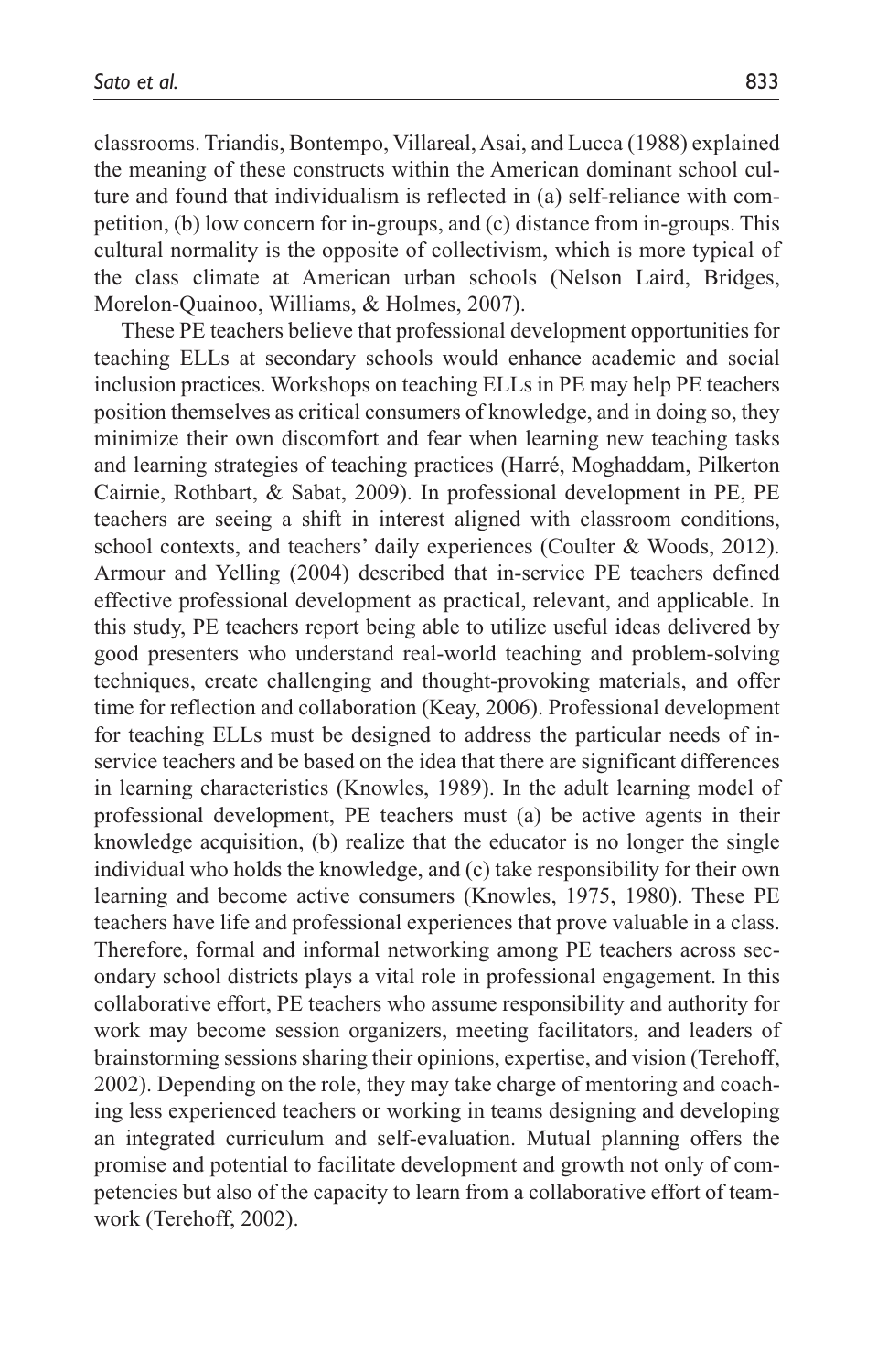### *Study Limitations*

This study has certain limitations. First, the sample consisted of PE teachers who were purposefully selected by their school districts. These administrations might have had an unconscious bias in their selection of teachers with mostly positive or negative views on teaching ELLs. Second, the participants comprised a small sample. In line with the logic of small sampling (Patton, 2002), our intent was to uncover common themes reflective of these secondary PE teachers' positions in teaching ELLs in PE. A last limitation was that only a few face-to-face interviews were conducted with each participant. Unfortunately, the researchers were not permitted by the school districts to conduct longitudinal (multiple years) interviews with each teacher. Ideally, longitudinal interviews and field notes over an extended period of time should be used to analyze more fully the complexities of integration and teaching of ELLs. That would be a logical replication and extension of this study.

## **Recommendations and Conclusion**

PE teachers are concerned that they often face instructional challenges that exacerbate difficulties in including ELLs and adjusting to the academic, social, and cultural backgrounds of ELLs. Although the results of the present study are based on a relatively small sample size and this must certainly be taken into account when interpreting the results, we include below some recommendations to help PE teachers have meaningful and successful teaching experiences with ELLs.

First, PE teachers should emphasize "*guided interaction*," in which teachers and students structure lessons and work together to understand what they read, and speak collaboratively about academic concepts of texts (Burden et al., 2013). In PE, this may help ELLs learn about a particular movement concept, watch a series of demonstration, modeling other students with multiple practices, and ethnolinguistic concepts of movement (Burden et al., 2013). Bremer and Smith (2004) recommend a few steps to create a positive, socially inclusive climate, such that PE teachers (a) encourage all students to learn and use students' names and know something about each student and (b) provide opportunities for all students to participate in cooperative activities and noncompetitive activities in PE, so that all students know that they are valued and respected members of the learning community. PE teachers and students can hold reflective closure at the end of every class to help build a sense of belonging and have opportunities for conversation among students.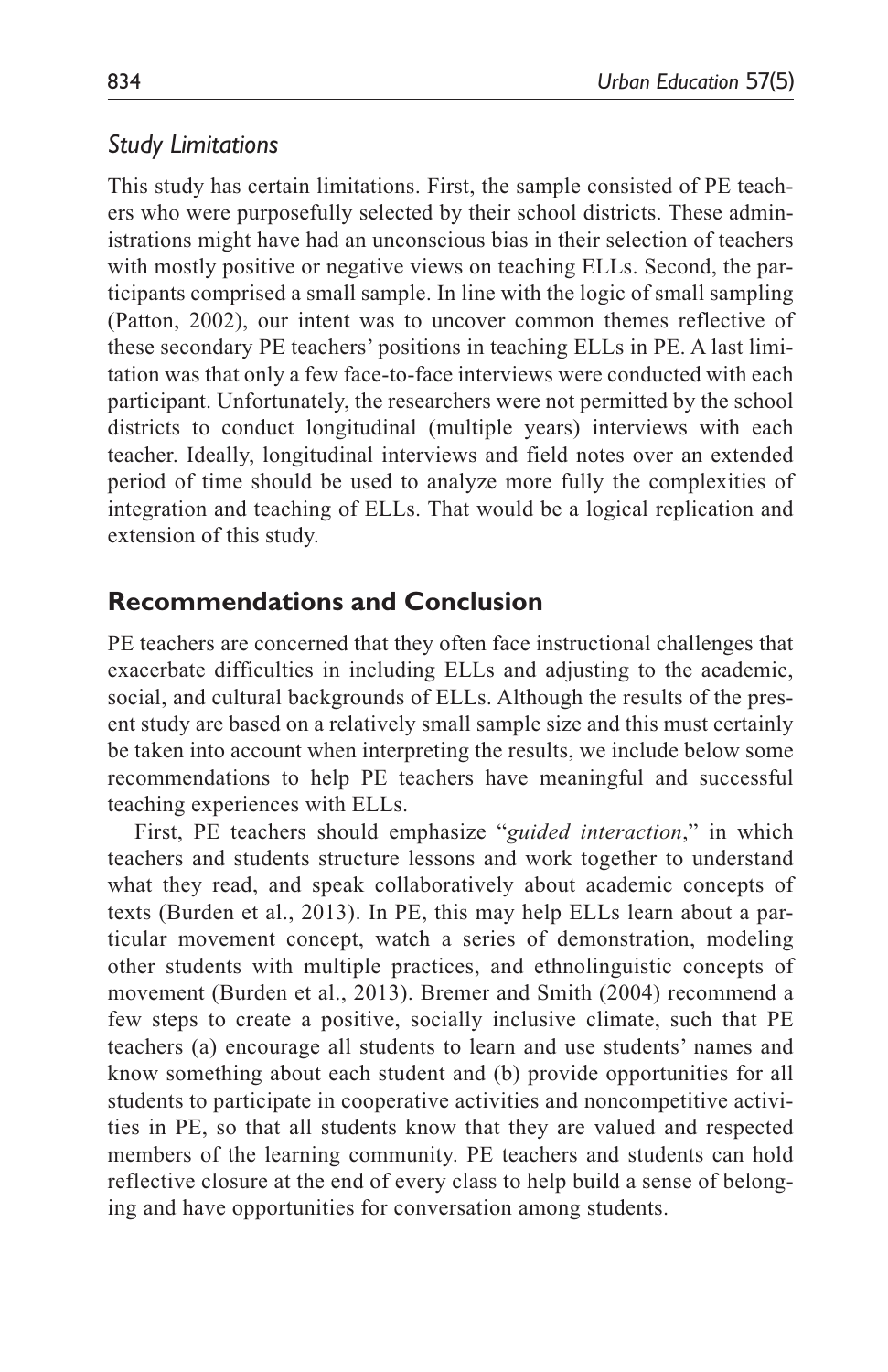Second, these PE teachers need to develop perceptual cues that include their ELLs' needs, involvement, instructional strategies, and skills performance rather than only providing corrective feedback of ELLs' skill performance and behaviors. Tan (1996) explains that experienced PE teachers can interpret their environment and connect cues with an extensive network of secondary and tertiary cues, so that they would be able to understand how they influence pedagogical actions. Understanding the relationships and link between PE teachers' thoughts and behaviors would help their ELLs comprehend and appreciate learning of PE. For example, the teaching personal and social responsibility model (Hellison, 1995) may contribute to increase students' social interactions among ELLs, local students, and teachers in PE. Hellison's (1995) model is a humanistic approach, which empowers students' responsible decision making about behavioral involvement in PE as well as their personal lives beyond urban schools.

Third, PE teachers should encourage and help their local students develop and maintain attitudes of multicultural openness through relationship-building initiatives and opportunities for networking with ELLs, which might lessen the dangers of experiencing isolation, cultural conflicts, and academic and/or social dilemmas (Yakunina, Weigold, Weigold, Hercegovac, & Elsayed, 2013). All students must be taught how to take initiative and how to reframe cross-cultural stressors as opportunities for personal growth of social justice and diversity. Further research indicates that active coping strategies are valuable mechanisms for ELLs (e.g., Burden et al., 2013; Sato & Hodge, 2016). PE teachers can facilitate the process of ELLs finding and connecting with English conversation partners and host families, which would permit them to practice ethnolinguistic and social language learning with supportive others. Moreover, school districts should develop or identify existing multicultural retreat events that all local students can join in, for example, to participate in workshops on cultural, social, and academic adjustment strategies that would help the ELLs overcome barriers to a successful transition into American education.

These PE teachers are seeing a shift of interest in teaching ELLs aligned with classroom conditions, school contexts, and teachers' daily experiences (Coulter & Woods, 2012). Armour and Yelling (2004) described that PE teachers defined effective professional development as practical, relevant, and applicable. School districts need to organize professional development workshops that provide useful ideas delivered by good presenters (e.g., professors of linguistics, ESL teaching, or cross-cultural communication) who understand real-world teaching and problem-solving techniques, create challenging and thought-provoking materials, and offer time for reflection and collaboration. Furthermore, formal and informal networking among teachers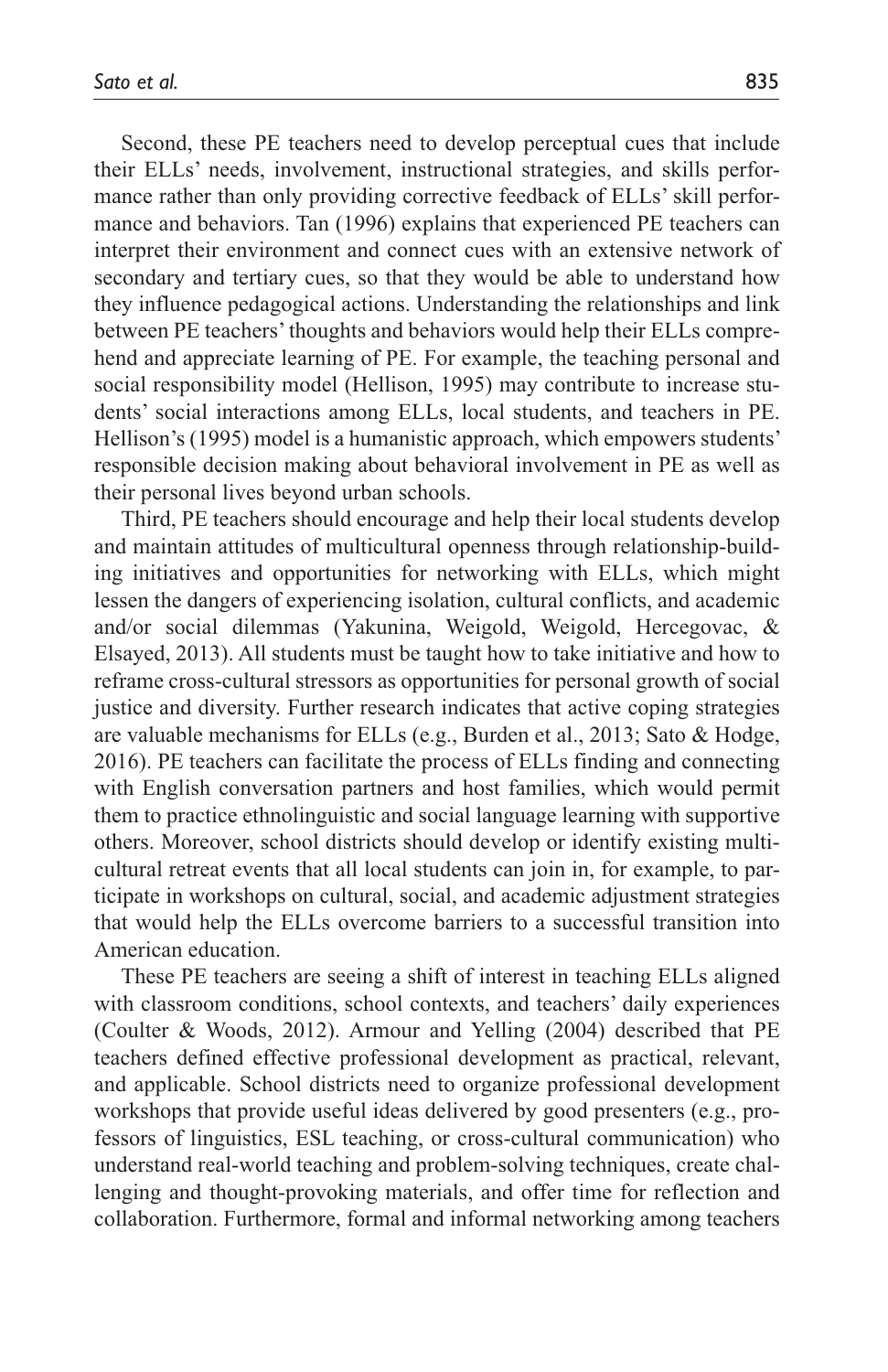and presenters across school districts may play a vital role in professional development, because networking breaks down isolation and provides an authentic process of posing problems, deliberating solutions, and constructing new knowledge, that is grounded in classroom-based inquiry, experimentation, and reflection (Darling-Hammond & McLaughlin, 1995).

Fourth, physical education teacher education (PETE) programs should require early field experiences for preservice teachers. Field experiences must allow preservice teachers to better understand the ELLs' cultural and linguistic background experiences to address them effectively in their PE classes (Jobling & Moni, 2004). Engaging preservice teachers in multiple field experiences at different urban school sites (e.g., diverse schools) and school districts has been regarded as a positive strategy of teacher preparation. This opportunity might help minimize preservice teachers' own challenge of the "washout effect," which is when new ideas and beliefs appear to be developed in teacher education courses, but preservice teachers have difficulty applying and demonstrating what they learned from the course contents to practices during real teaching experiences (Zeichner & Tabachnick, 1981).

To better prepare PE teachers for implementing relevant instruction of secondary ELLs, this study encourages school districts and PE teachers to implement effective instructional methods; to understand academic, cultural, social, and linguistic issues of ELLs; and to develop a positive learning atmosphere for all students.

#### **Declaration of Conflicting Interests**

The author(s) declared no potential conflicts of interest with respect to the research, authorship, and/or publication of this article.

#### **Funding**

The author(s) received no financial support for the research, authorship, and/or publication of this article.

### **ORCID iD**

Takahiro Sato <https://orcid.org/0000-0003-3358-0809>

#### **References**

Adams, J. L., & Harré, R. (2001). Gender positioning: A sixteenth/seventeenth century example. *Journal for the Theory of Social Behaviour*, *31*, 331-338.

Andreouli, E. (2010). Identity, positioning and self-other relations. *Papers on Social Representations*, *19*(1), 14.1-14.13.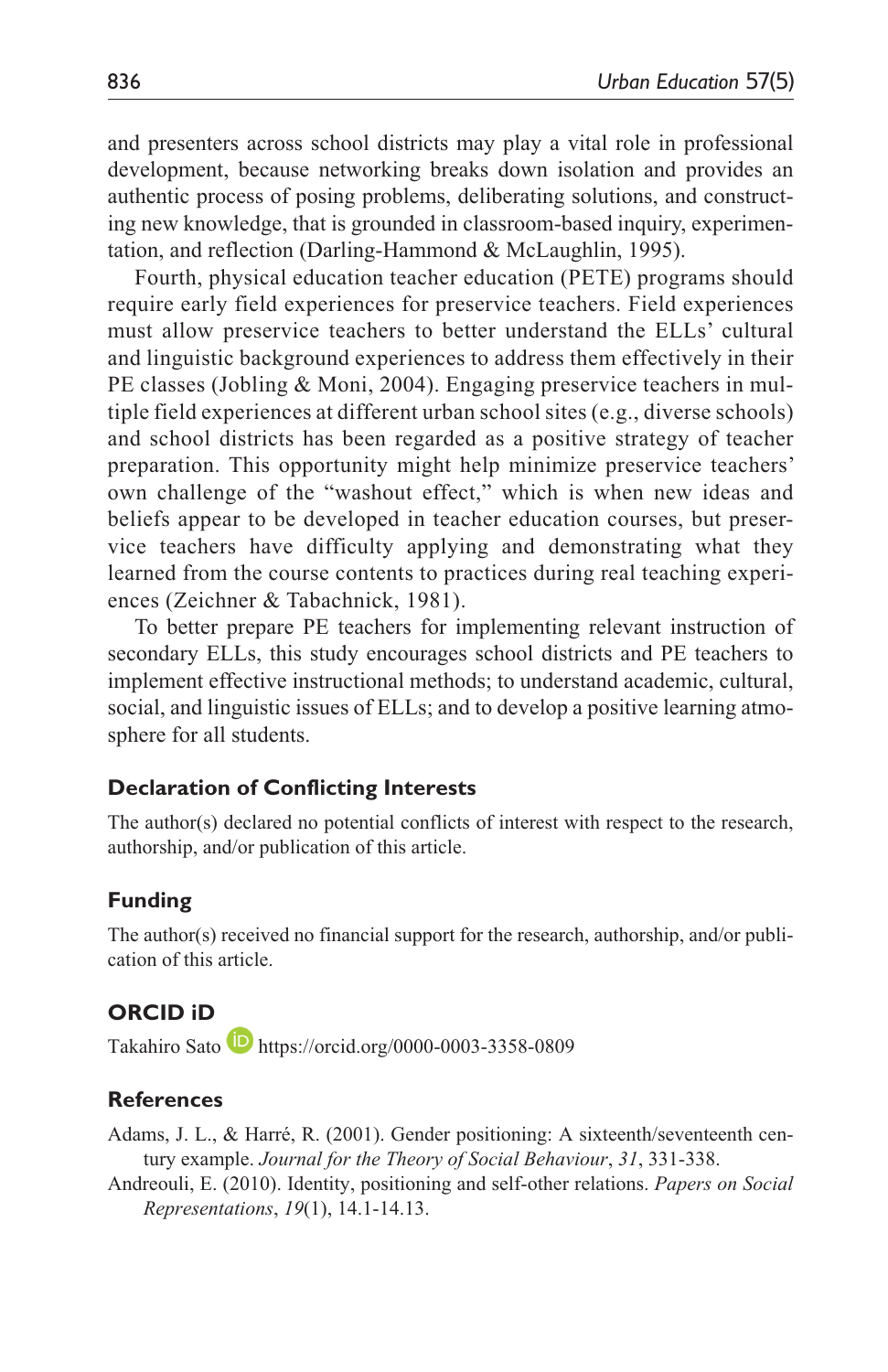- Armour, K. M., & Yelling, M. R. (2004). Continuing professional development for experienced physical education teachers: Towards effective provision. *Sport, Education and Society*, *9*, 95-114.
- Arreaga-Mayer, C., & Greenwood, C. (1986). Environmental variables affecting the school achievement of culturally and linguistically different learners: An instructional perspective. *NABE Journal*, *1*, 113-135.
- Bakhtin, M. (1973). *Problems of Dostoevsky's poetics* (2nd ed.). Ann Arbor, MI: Ardis.
- Bhatia, S., & Ram, A. (2001). Rethinking "acculturation" in relation to diasporic cultures and postcolonial identities. *Human Development*, *44*, 1-17.
- Blase, J. (1991). *The politics of life in schools: Power, conflict, and cooperation*. Newbury Park, CA: SAGE.
- Boeije, H. R. (2010). *Analysis in qualitative research*. London, England: SAGE.
- Bremer, C. D., & Smith, J. (2004). *Teaching social skills*. National Center on Secondary Education and Transition. Retrieved from [http://www.ncset.org/pub](http://www.ncset.org/publications/info/NCSETInfoBrief_3.5.pdf)[lications/info/NCSETInfoBrief\\_3.5.pdf](http://www.ncset.org/publications/info/NCSETInfoBrief_3.5.pdf)
- Burden, J., Jr., Columna, L., Hodge, S. R., & Martínez de la Vega Mansilla, P. (2013). Ethnolinguistically relevant pedagogy: Empowering English language learners in physical education. *Quest*, *65*, 169-185.
- Burden, J., Jr., Hodge, S. R., & Harrison, L., Jr. (2012). Teacher educators' views about social justice pedagogies in preparing teacher candidates. *Journal of Curriculum and Teaching*, *1*, 6-21.
- Cambron-McCabe, N., & McCarthy, M. M. (2005). Educating school leaders for social justice. *Educational Policy*, *19*, 201-222.
- Canagarajah, A. S. (2002). Understanding critical writing. In A. S. Canagarajah (Ed.), *Critical academic writing and multilingual students* (pp. 1-22). Ann Arbor: University of Michigan Press.
- Columna, L., Foley, J. T., & Lytle, R. K. (2010). Physical education teachers' and teacher candidates' attitudes toward cultural pluralism. *Journal of Teaching in Physical Education*, *29*, 295-311.
- Cone, N., Buxton, C., Lee, O., & Mahotiere, M. (2014). Negotiating a sense of identity in a foreign land: Navigating public school structures and practices that often conflict with Haitian culture and values. *Urban Education*, *49*, 263-296.
- Coulter, M., & Woods, C. B. (2012). Primary teachers' experience of a physical education professional development programme. *Irish Educational Studies*, *31*, 329-343.
- Darling-Hammond, L., & McLaughlin, M. W. (1995). Policies that support professional development in an era of reform. *Phi Delta Kappan*, *76*, 597-604.
- DaSilva Iddings, A. C., Combs, M. C., & Moll, L. C. (2014). English language learners and partnerships with families, communities, teacher preparation, and schools. In H. R. Milner IV & K. Lomotey (Eds.), *Handbook of urban education* (pp. 188-196). New York, NY: Routledge.
- Davies, B., & Harré, R. (1990). Positioning: The discursive production of selves. *Journal for the Theory of Social Behaviour*, *20*, 43-64.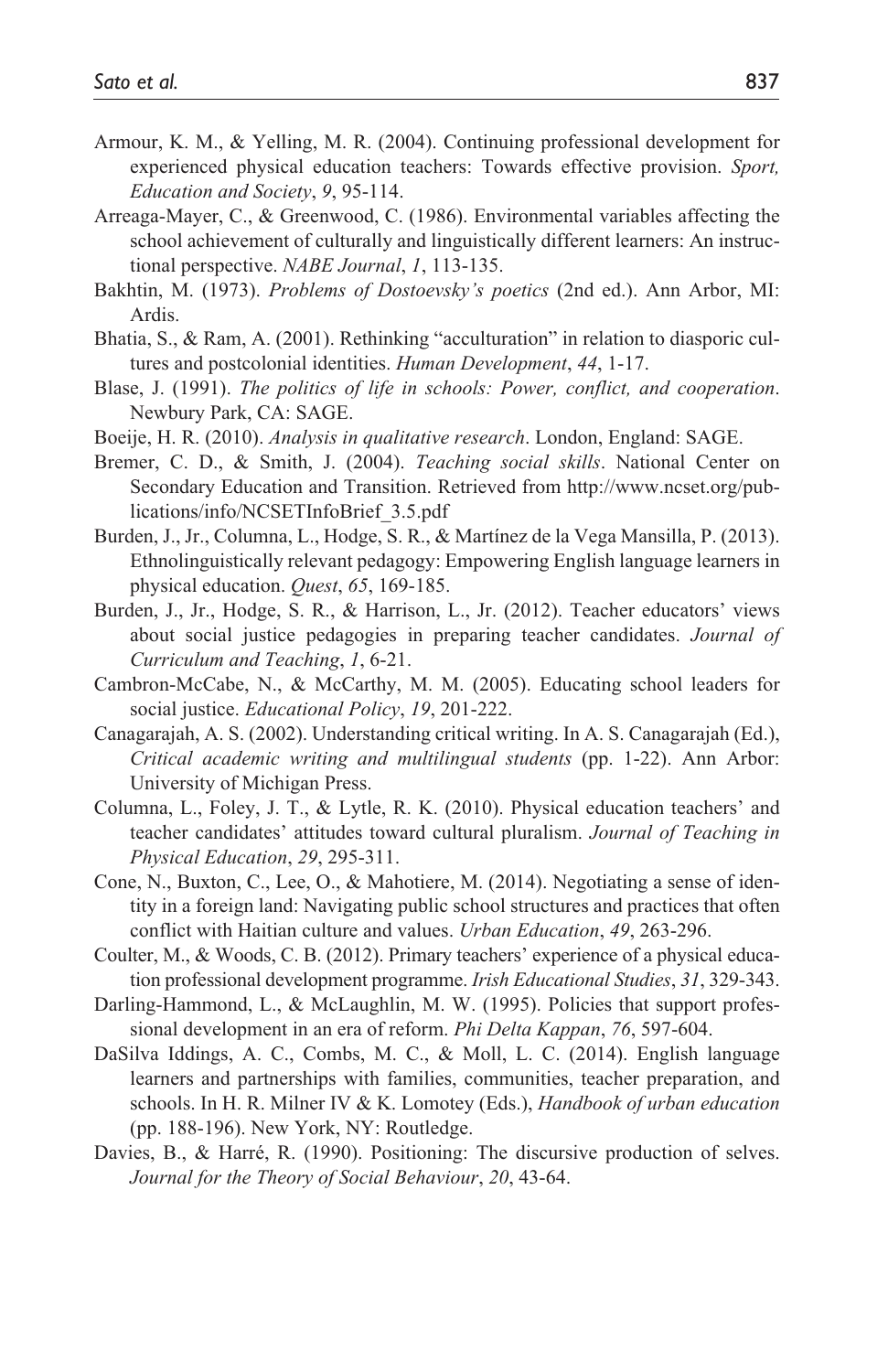- de Oliveira, L. C. (2012). The language demands of word problems for English language learners. In S. Celedón-Pattichis & S. Ramirez (Eds.), *Beyond good teaching: Advancing mathematics education for ELLs* (pp. 195-205). Reston, VA: National Council of Teachers of Mathematics.
- de Oliveira, L. C. (2013). Academic language in the social studies for English learners. In M. B. Arias & C. Faltis (Eds.), *Academic language in second language learning* (pp. 147-168). Charlotte, NC: Information Age.
- Erickson, F. (2001). Culture in society and in educational practices. In J. Banks & C. M. Banks (Eds.), *Multicultural education: Issues and perspectives* (pp. 31-58). New York, NY: Wiley.
- Ernst-Slavit, G., & Mason, M. R. (2011). "Words that hold us up": Teacher talk and academic language in five upper elementary classrooms. *Linguistics and Education*, *22*, 430-440.
- Fowers, B. J., & Richardson, F. C. (1996). Why is multiculturalism good? *American Psychologist*, *51*, 609-621.
- Gay, L. R. (1996). *Educational research: Competencies for analysis and application*. Beverly Hill, CA: SAGE.
- Gudykunst, W. B., & Hammer, M. R. (1988). Strangers and hosts: An uncertainty reduction based theory of intercultural adaptation. In Y. Y. Kim & W. B. Gudykunst (Eds.), *Cross-cultural adaptation: Current approaches* (pp. 106- 139). Newbury Park, CA: SAGE.
- Harré, R., & Moghaddam, F. (Eds.). (2003). *The self and others: Positioning individuals and groups in personal, political and cultural contexts*. Westport, CT: Praeger.
- Harré, R., Moghaddam, F., Pilkerton Cairnie, T., Rothbart, D., & Sabat, S. (2009). Recent advances in positioning theory. *Theory & Psychology*, *19*, 5-31.
- Harré, R., & van Langenhove, L. (1999). The dynamics of social episodes. In R. Harré & L. van Langenhove (Eds.), *Positioning theory: Moral contexts of intentional action* (pp. 1-13). Oxford, UK: Blackwell.
- Hellison, D. (1995). *Teaching responsibility through physical activity*. Champaign, IL: Human Kinetics.
- Hermans, H. J. M. (2001). The dialogical self: Toward a theory of personal and cultural positioning. *Culture Psychology*, *7*, 243-281.
- Hermans, H. J. M., & Kempen, H. J. G. (1998). Moving cultures: The perilous problems of cultural dichotomies in a globalizing society. *American Psychologist*, *53*, 1111-1120.
- Hodge, S. R., & Faison-Hodge, J. (2010). Teacher preparation and conceptions of teacher learning in physical education. *Chronicle of Kinesiology and Physical Education in Higher Education*, *21*(3), 8-19.
- Hodge, S. R., & Vigo-Valentín, A. (2014). Health, nutrition and physical activity. In H. R. Milner IV & K. Lomotey (Eds.), *Handbook of urban education* (pp. 50-71). New York, NY: Routledge.
- Hollway, W. (1984). Gender difference and the production of subjectivity. In J. Henriques, W. Hollway, C. Urwin, C. Venn, & V. Walkerdine (Eds.), *Changing*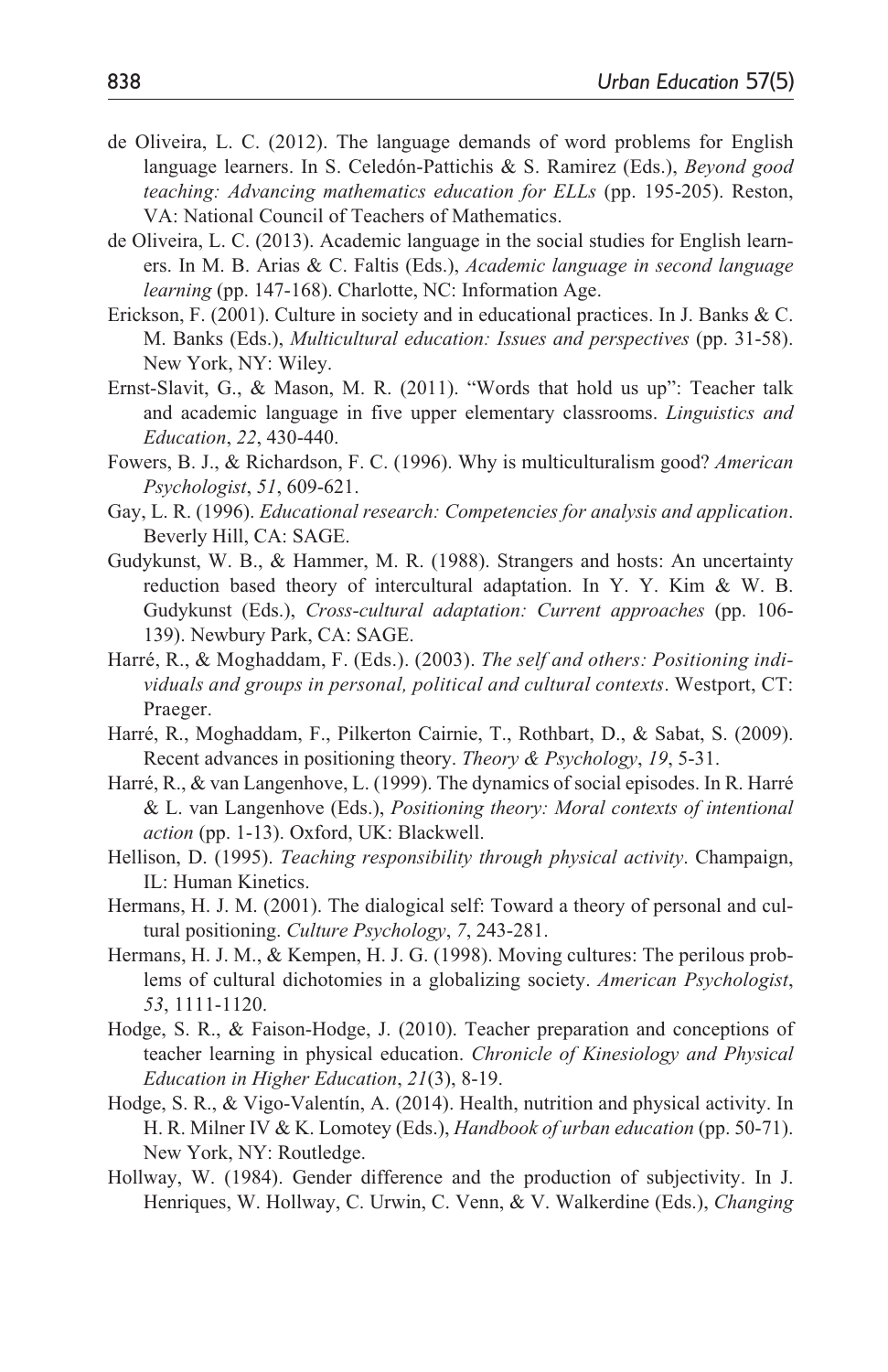*the subject: Psychology, social regulation and subjectivity* (pp. 227-263). London, England: Methuen.

- Howie, D. (1999). Preparing for positive positioning. In R. Harré & L. van Langenhove (Eds.), *Positioning theory: Moral contexts of intentional action* (pp. 53-59). Malden, MA: Blackwell.
- Jobling, A., & Moni, K. (2004). "I never imagined I'd have to teach these children": Providing authentic learning experiences for secondary pre-service teachers in teaching students with special needs. *Asia Pacific Journal of Teacher Education*, *32*, 5-22.
- Johnson, C. C., Bolshakova, V. L. J., & Waldron, T. (2016). When good intentions and reality meet: Large scale reform of science teaching in urban schools with predominantly Latino ELL students. *Urban Education*, *51*, 476-513.
- Jones, R. A. (1999). Direct perception and symbol forming in positioning. *Journal for the Theory of Social Behaviour*, *29*, 37-58.
- Kayi-Aydar, H. (2014). Social positioning, participation, and second language learning: Talkative students in academic ESL classroom. *TESOL Quarterly*, *48*, 686-714.
- Keay, J. (2006). Collaborative learning in physical education teachers' early-career professional development. *Physical Education and Sport Pedagogy*, *11*, 285-305.
- Kids Count Data Center. (2012). Available from <http://datacenter.kidscount.org/>
- Kim, H. S., & Markus, H. R. (1999). Deviance or uniqueness, harmony or conformity? A cultural analysis. *Journal of Personality and Social Psychology*, *77*, 785-800.
- Knowles, M. S. (1975). *Self-directed learning: A guide for learners and teachers*. New York, NY: Associated Press.
- Knowles, M. S. (1980). How do you get people to be self-directed learners? *Training and Development*, *34*(5), 96-99.
- Knowles, M. S. (1989). *The making of an adult educator*. San Francisco, CA: Jossey-Bass.
- LaFromboise, T., Coleman, H. L. K., & Gerton, J. (1993). Psychological impact of biculturalism: Evidence and theory. *Psychological Bulletin*, *114*, 395-412.
- Meho, L. I. (2006). E-mail interviews in qualitative research: A methodological discussion. *Journal of the American Society for Information Science and Technology*, *57*, 1284-1295.
- Merriam, S. B. (1998). *Qualitative research and case study applications in education*. San Francisco, CA: Jossey-Bass.
- Milner, H. R. (2012). But what is urban education? *Urban Education*, *47*, 556-561.
- National Center for Children in Poverty. (2017). *Demographic Profile*. Retrieved from <http://www.nccp.org/profiles/demographics.html>
- National Center for Education Statistics. (2017). *English language learners*. U.S. Department of Education. Retrieved from [http://nces.ed.gov/programs/coe/indi](http://nces.ed.gov/programs/coe/indicator_cgf.asp)[cator\\_cgf.asp](http://nces.ed.gov/programs/coe/indicator_cgf.asp)
- Nelson Laird, T. F., Bridges, B. K., Morelon-Quainoo, C. L., Williams, J. M., & Holmes, M. S. (2007). African American and Hispanic student engagement at minority serving and predominantly White institutions. *Journal of College Student Development*, *48*(1), 39-56.
- Nilsson, J. E., Butler, J., Shouse, S., & Joshi, C. (2008). The relationship among perfectionism, acculturation, and stress in Asian international students. *Journal of College Counseling*, *11*, 147-158.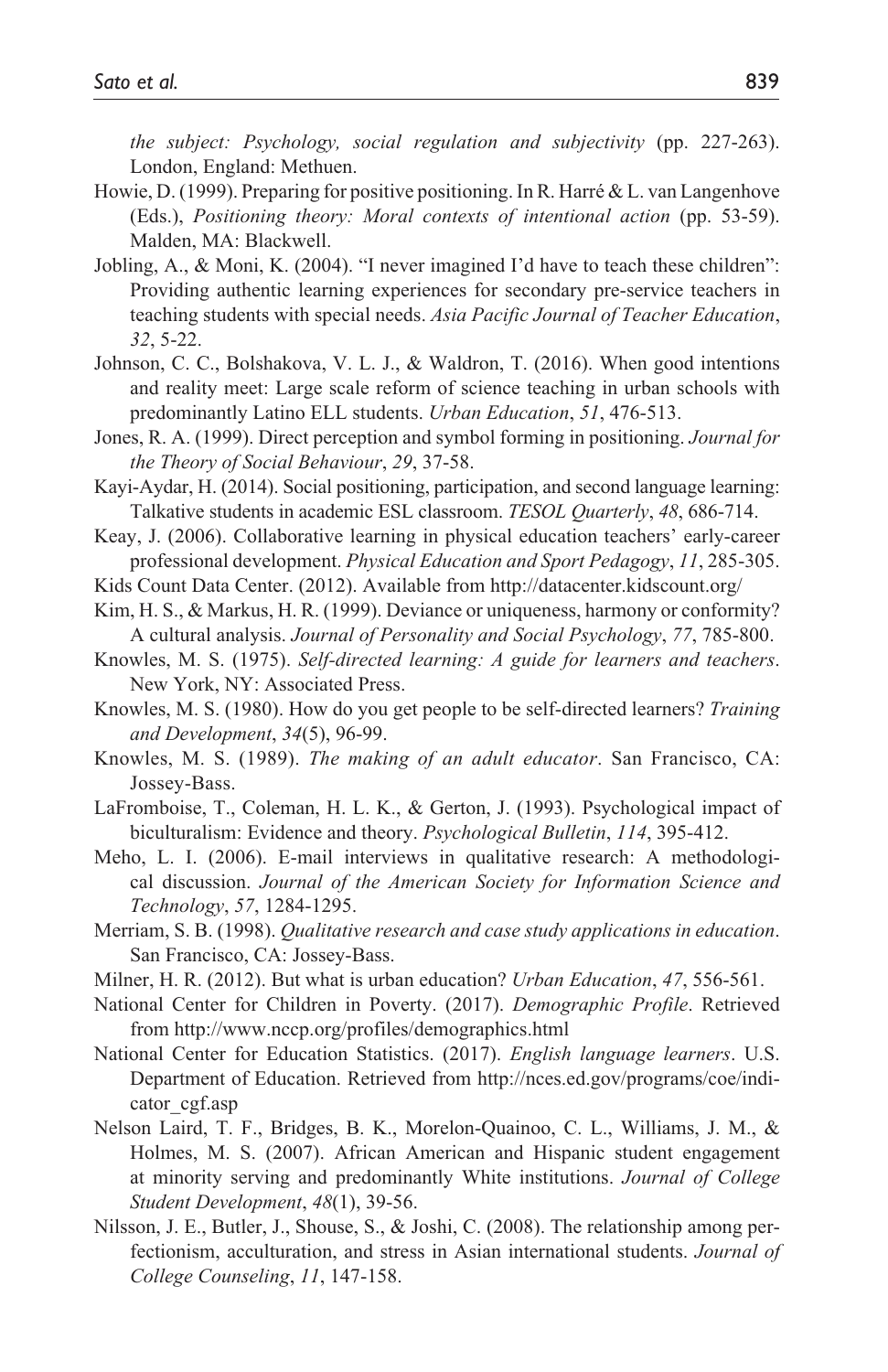- O'Brien, A. J. (2011). Global citizenship and the Stanford cross-cultural rhetoric project. *Journal of the NUS Teaching Academy*, *1*(1), 32-43.
- Patton, M. Q. (2002). *Qualitative research and evaluation methods* (3rd ed.). Thousand Oaks, CA: SAGE.
- Reeves, J. (2002). Secondary teachers' attitudes and perceptions of the inclusion of ESL students in mainstream classes (Unpublished doctoral dissertation, University of Tennessee). *Dissertation Abstracts International*, 63, 8.
- Reeves, J. (2006). Secondary teacher attitudes toward including English language learners in mainstream classrooms. *The Journal of Educational Research*, *99*, 131-142.
- Riehl, C. J. (2000). The principal's role in creating inclusive schools for diverse students: A review of normative, empirical, and critical literature on the practice of educational administration. *Review of Educational Research*, *70*, 55-81.
- Sato, T., & Burge-Hall, V. (2010). Strategies for socially including students with limited English proficiency in physical education. *The Virginia Alliance Health, Physical Education, Recreation & Dance Journal*, *31*(2), 22-24.
- Sato, T., & Hodge, S. R. (2009). Asian international doctoral students' experiences at two American universities: assimilation, accomodation, and resistance. *Journal of Diversity in Higher Education*, *2*(3), 136-148.
- Sato, T., & Hodge, S. R. (2015a). Japanese exchange students' academic and social struglles at an American University. *Journal of International Students*, *5*(3), 208-227.
- Sato, T., & Hodge, S. R. (2015b) Academic and social experiences of echange students from Japan attending an American university. *College Student Journal*, *49*(1), 78-92.
- Sato, T., & Hodge, S. R. (2016). Elementary physical eductaion teachers' experiences in teaching English language learners. *Education & Urban Society*, *48*(3), 262-287.
- Sato, T., & Sutherland, S. (2013). Physical educators' experiences: Teaching secondary English language learners. *International Journal of Human Movement Science*, *7*(2), 1-24.
- Sato, T., & Hodge, S. R. (2017). African American teacher candidates' experiences in teaching secondary physical education. *Journal of Teaching in Physical Education*, *36*(1), 97-112.
- Sato, T., Ellison, D. W., & Eckert, K. (2018). African American physical education preservice teachers' learning about aquatics courses. *European Physical Education Review*, 1-18. Retrieved from<https://doi.org/10.1177/1356336X18774760>
- Sato, T., Walton-Fisette, J., & Kim, I . (2017). Elementary physical educators' positioning in teaching English language learners. *European Physical Education Review*, 1-18. Retrieved from https://doi.org/10.1177/1356336X17715771
- Seidman, I. (1998). *Interviewing as qualitative research: A guide for researchers in education and the social sciences* (2nd ed.). New York, NY: Teachers College Press.
- Shields, C. M. (2004). Dialogic leadership for social justice: Overcoming pathologies of silence. *Educational Administration Quarterly*, *40*, 109-132.
- Society of Health and Physical Educator's America. (2013). *Grade level of outcomes for K-12 physical education*. Available from<www.shapeamerica.org>
- Szpara, M. Y., & Ahmad, I. (2007). Supporting English-language learners in social studies class. *The Social Studies*, *98*, 189-195.